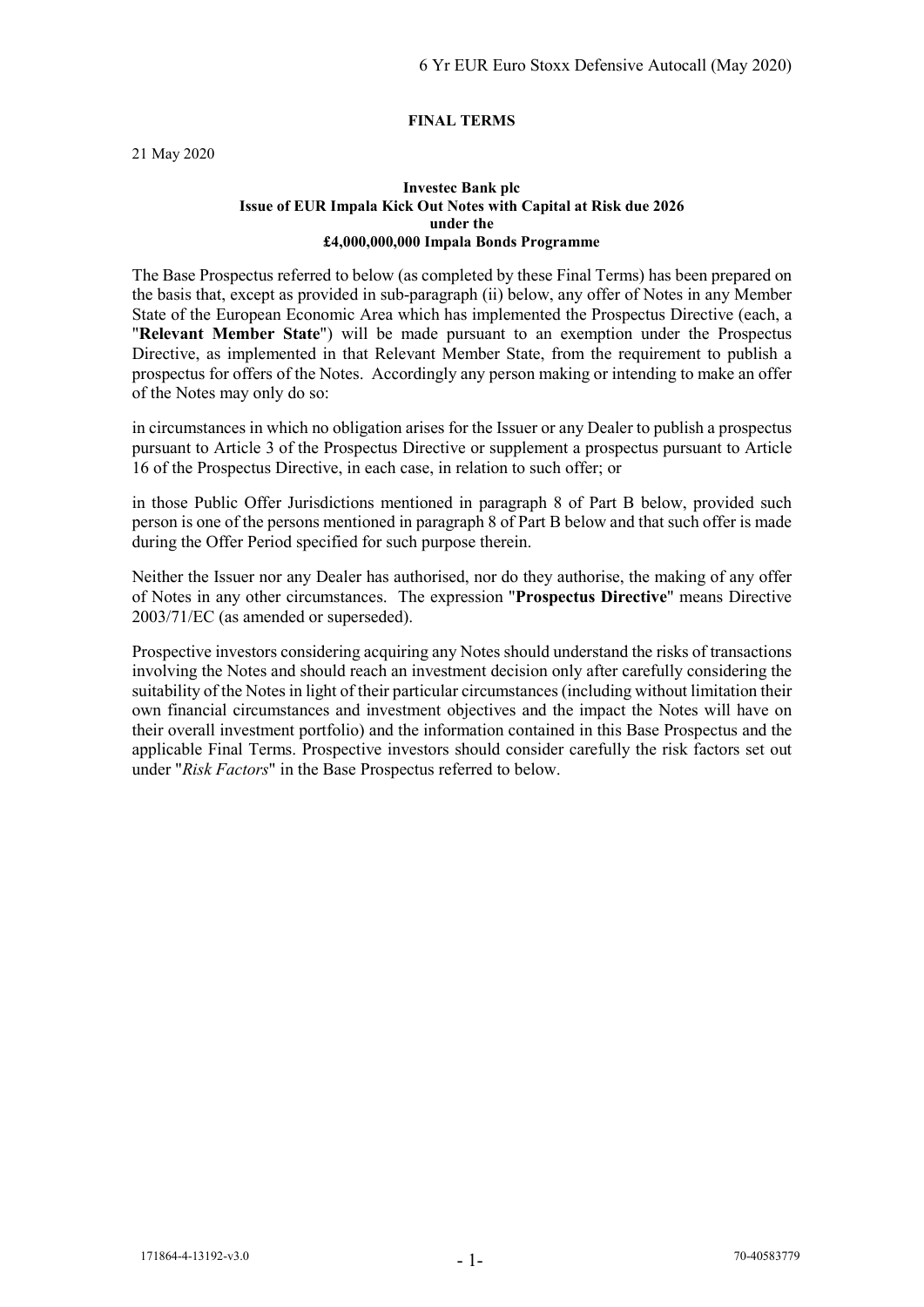#### **PART A – CONTRACTUAL TERMS**

This document constitutes the Final Terms of the Notes described herein for the purposes of Article 5.4 of the Prospectus Directive and must be read in conjunction with the base prospectus in relation to the £4,000,000,000 Impala Bonds Programme dated 18 July 2019, which together with the supplemental prospectus dated 9 December 2019 and the supplemental prospectus dated 27 March 2020 constitutes a base prospectus (the "**Base Prospectus**") for the purposes of Article 5(4) of the Prospectus Directive (Directive 2003/71/EC as amended or superseded) (the "**Prospectus Directive**").

Terms used herein shall be deemed to be defined as such for the purposes of the Conditions, the Terms and the Additional Terms set forth in the Base Prospectus.

Full information on the Issuer and the offer of the Notes is only available on the basis of the combination of these Final Terms and the Base Prospectus. The Base Prospectus is available for viewing at and copies may be obtained from Euronext Dublin's website (http://www.ise.ie) and www.investec.com/multiassetgroup and during normal working hours from Investec Bank plc, 30 Gresham Street, London EC2V 7QP, and from Deutsche Bank AG, London Branch. A summary of the offer of the Notes is annexed to these Final Terms.

| 1.  | Issuer:                   |                                          | Investec Bank plc                                                                                                                                                                  |  |  |
|-----|---------------------------|------------------------------------------|------------------------------------------------------------------------------------------------------------------------------------------------------------------------------------|--|--|
| 2.  | (a)                       | Series Number:                           | 1113S                                                                                                                                                                              |  |  |
|     | (b)                       | Tranche Number:                          | 1                                                                                                                                                                                  |  |  |
| 3.  |                           | Specified Currency:                      | <b>EUR</b>                                                                                                                                                                         |  |  |
| 4.  | FX Currency:              |                                          | Not Applicable                                                                                                                                                                     |  |  |
| 5.  |                           | <b>Aggregate Nominal Amount:</b>         |                                                                                                                                                                                    |  |  |
|     | (a)                       | Series:                                  | The aggregate nominal amount of the Notes issued<br>will be notified and published on or about the Issue<br>Date as described in Part B, paragraph 8(h) hereof                     |  |  |
|     | (b)                       | Tranche:                                 | The aggregate nominal amount of the Notes issued<br>will be notified and published on or about the Issue<br>Date as described in Part B, paragraph 8(h) hereof                     |  |  |
| 6.  | <b>Issue Price:</b>       |                                          | 100 per cent. of the Aggregate Nominal Amount                                                                                                                                      |  |  |
| 7.  | (a)                       | Specified<br>Denominations:              | EUR 1,000.00 and integral multiples of EUR 1.00<br>in excess thereof                                                                                                               |  |  |
|     | (b)                       | <b>Calculation Amount:</b>               | EUR 1,000.00 and integral multiples of EUR 1.00<br>in excess thereof                                                                                                               |  |  |
|     | (c)                       | Indicative<br>Terms<br>Notification Date | Not Applicable                                                                                                                                                                     |  |  |
| 8.  | (a)                       | Issue Date:                              | 26 June 2020                                                                                                                                                                       |  |  |
|     | (b)                       | Interest<br>Commencement Date:           | Not Applicable                                                                                                                                                                     |  |  |
| 9.  |                           | Maturity Date:                           | 10 July 2026                                                                                                                                                                       |  |  |
| 10. |                           | <b>Interest Basis:</b>                   | Not Applicable                                                                                                                                                                     |  |  |
| 11. | Redemption/Payment Basis: |                                          | Index<br>Linked<br><b>Notes</b><br>(see<br>Annex<br>1<br>(Equity/Index/Dual<br>Underlying<br>Linked<br><b>Note</b><br><i>Provisions</i> ) to this Final Terms for further details) |  |  |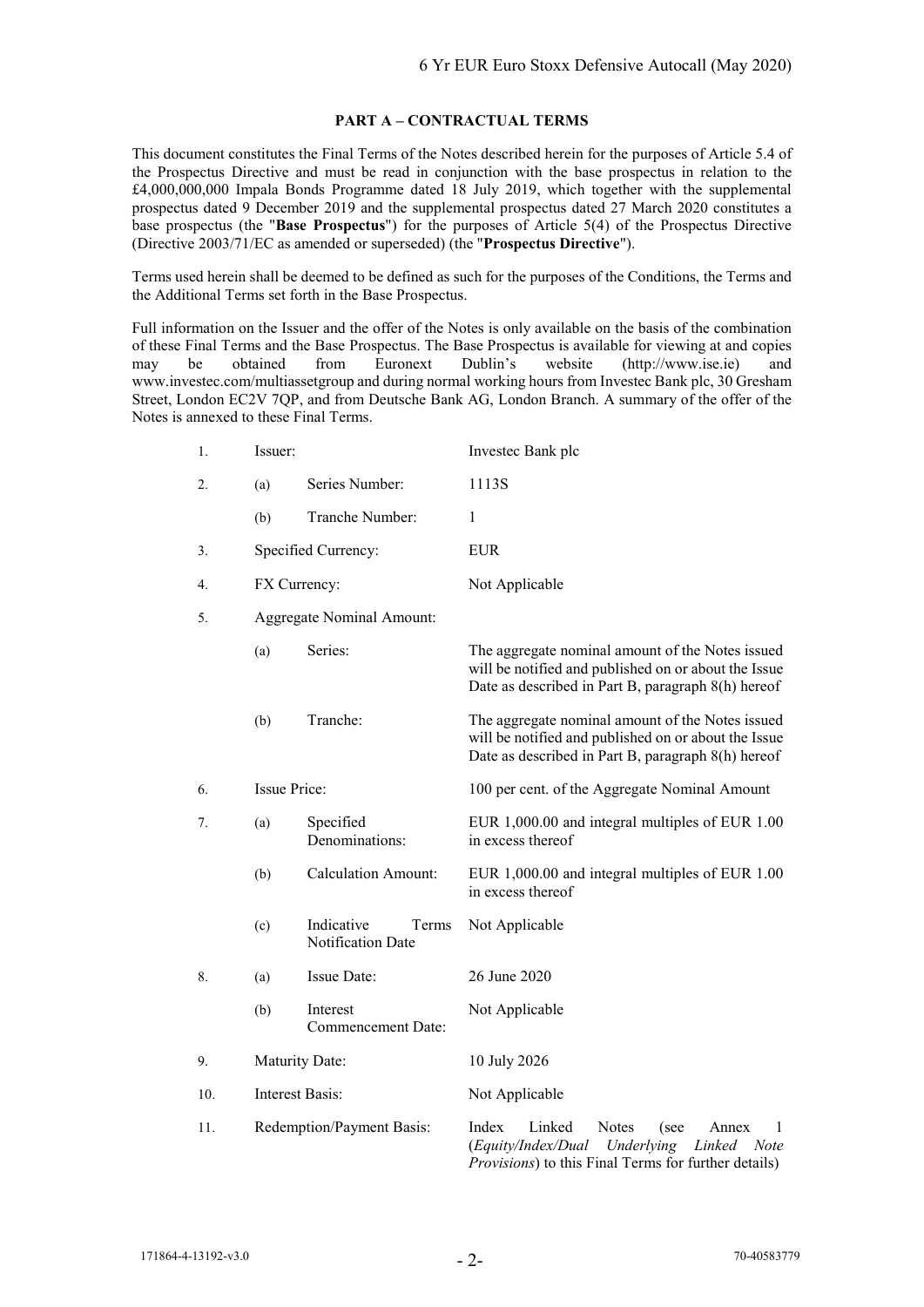| 12. |              | Change of Interest Basis or<br>Redemption/Payment Basis:     | Not Applicable       |
|-----|--------------|--------------------------------------------------------------|----------------------|
| 13. | Call Option: |                                                              | Not Applicable       |
| 14. | Put Option:  |                                                              | Not Applicable       |
| 15. | (a)          | Security Status:                                             | <b>Secured Notes</b> |
|     | (b)          | Date of board approval<br>for issuance of Notes<br>obtained: | Not Applicable       |
| 16. |              | Method of distribution:                                      | Non-syndicated       |
| 17. | Event:       | Redenomination on Euro                                       | Not Applicable       |

# **PROVISIONS RELATING TO INTEREST (IF ANY) PAYABLE**

| 18. | <b>Fixed Rate Note Provisions</b>              | Not Applicable |
|-----|------------------------------------------------|----------------|
| 19. | <b>Floating Rate Note</b><br><b>Provisions</b> | Not Applicable |
| 20. | <b>Coupon Deferral</b>                         | Not Applicable |
| 21. | <b>Coupon Step-up</b>                          | Not Applicable |
| 22. | <b>Zero Coupon Notes</b>                       | Not Applicable |
| 23. | <b>Interest FX Factor:</b>                     | Not Applicable |

## **PROVISIONS RELATING TO REDEMPTION**

| 24. | Final Redemption Amount of<br>each Note:                                                                                                                                                                                                                                                                     | Linked<br>Index<br>Notes<br>(see<br>Annex<br>-1<br>(Equity/Index/Dual Underlying Linked Note<br><i>Provisions</i> ) to this Final Terms for further details) |
|-----|--------------------------------------------------------------------------------------------------------------------------------------------------------------------------------------------------------------------------------------------------------------------------------------------------------------|--------------------------------------------------------------------------------------------------------------------------------------------------------------|
|     | Final Redemption FX Factor:                                                                                                                                                                                                                                                                                  | Not Applicable                                                                                                                                               |
| 25. | Early Redemption Amount:                                                                                                                                                                                                                                                                                     |                                                                                                                                                              |
|     | Early Redemption Amount(s)<br>Calculation<br>Amount<br>per<br>payable on redemption for<br>taxation reasons or on event of<br>default<br>other<br>early<br><sub>or</sub><br>redemption and/or the method<br>of calculating the same (if<br>required or if different from that<br>set out in the Conditions): | Fair Market Value                                                                                                                                            |
|     | Early Redemption FX Factor:                                                                                                                                                                                                                                                                                  | Not Applicable                                                                                                                                               |
| 26. | Details relating to Instalment<br>Notes:                                                                                                                                                                                                                                                                     | Not Applicable                                                                                                                                               |
| 27. | Issuer Call Option                                                                                                                                                                                                                                                                                           | Not Applicable                                                                                                                                               |
| 28. | Noteholder Put Option                                                                                                                                                                                                                                                                                        | Not applicable                                                                                                                                               |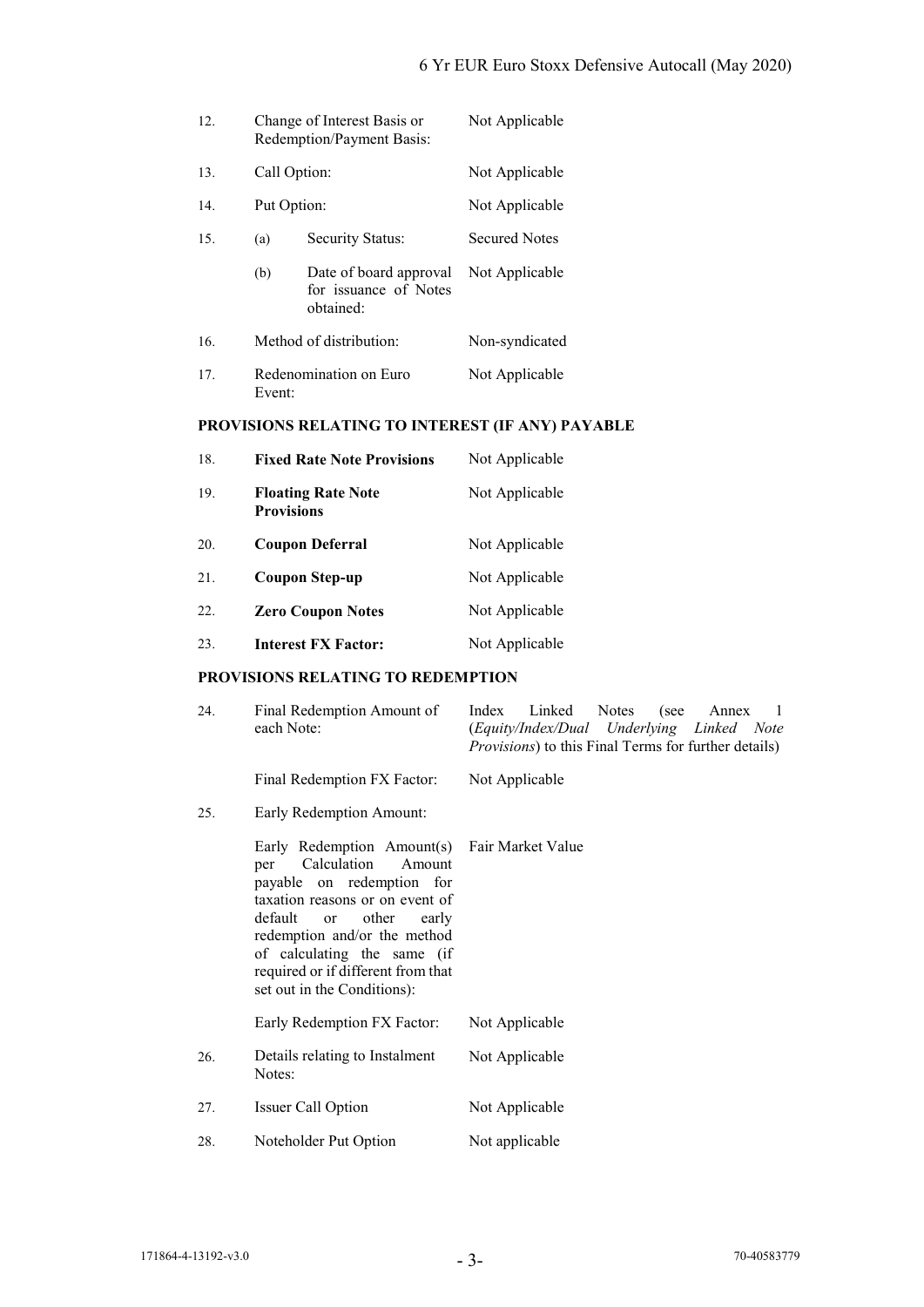## **GENERAL PROVISIONS APPLICABLE TO THE NOTES**

| 29.                 | Form of Notes:                                                                                                             |                                                             | Bearer<br><b>Exchange Event</b> | Notes: | Temporary<br>exchangeable for a Permanent Global Note which<br>is exchangeable for Definitive Notes only upon an | Global | Note |
|---------------------|----------------------------------------------------------------------------------------------------------------------------|-------------------------------------------------------------|---------------------------------|--------|------------------------------------------------------------------------------------------------------------------|--------|------|
| 30.                 | Additional Financial Centre(s)<br>or other special provisions<br>relating to Payment Days:                                 |                                                             | Not Applicable                  |        |                                                                                                                  |        |      |
| 31.                 | Talons for future Coupons or<br>Receipts to be attached to<br>Definitive Notes (and dates on<br>which such Talons mature): |                                                             | N <sub>0</sub>                  |        |                                                                                                                  |        |      |
| <b>DISTRIBUTION</b> |                                                                                                                            |                                                             |                                 |        |                                                                                                                  |        |      |
| 32.                 | (a)                                                                                                                        | If syndicated, names<br>addresses<br>of<br>and<br>Managers: | Not Applicable                  |        |                                                                                                                  |        |      |
|                     | (b)                                                                                                                        | Date of Subscription<br>Agreement:                          | Not Applicable                  |        |                                                                                                                  |        |      |
| 33.                 | If non-syndicated, name and<br>address of relevant Dealer:                                                                 |                                                             | EC2V 7QP.                       |        | Investec Bank plc, 30 Gresham Street, London                                                                     |        |      |
| 34.                 | Total commission and<br>concession:                                                                                        |                                                             | Not Applicable                  |        |                                                                                                                  |        |      |
| 35.                 | U.S. Selling Restrictions:                                                                                                 |                                                             | Reg. S Compliance Category: 2;  |        |                                                                                                                  |        |      |
|                     |                                                                                                                            |                                                             | <b>TEFRAD</b>                   |        |                                                                                                                  |        |      |
| 36.                 |                                                                                                                            | Prohibition of Sales to EEA<br>Retail Investors:            | Not Applicable                  |        |                                                                                                                  |        |      |

## **TAXATION**

| 37.             | Taxation:                                                                                                                                                                   | Condition 7A ( <i>Taxation - No Gross up</i> ) applies                                            |
|-----------------|-----------------------------------------------------------------------------------------------------------------------------------------------------------------------------|---------------------------------------------------------------------------------------------------|
| <b>SECURITY</b> |                                                                                                                                                                             |                                                                                                   |
| 38.             | Security Provisions:                                                                                                                                                        | Applicable                                                                                        |
| (a)             | Secured Portion:                                                                                                                                                            | 100 per cent. of the Notes                                                                        |
| (b)             | secures this Series of<br>Notes only or this Series<br>and other Series:                                                                                                    | Whether Collateral Pool This Series and other Series.                                             |
| I               | Date of Supplemental<br>Trust Deed relating to<br>Collateral Pool<br>the<br>securing the Notes and<br>Series Number of first<br>Series of Secured Notes<br>secured thereby: | Supplemental Trust Deed dated on or around the date<br>hereof securing Series 1113S among others. |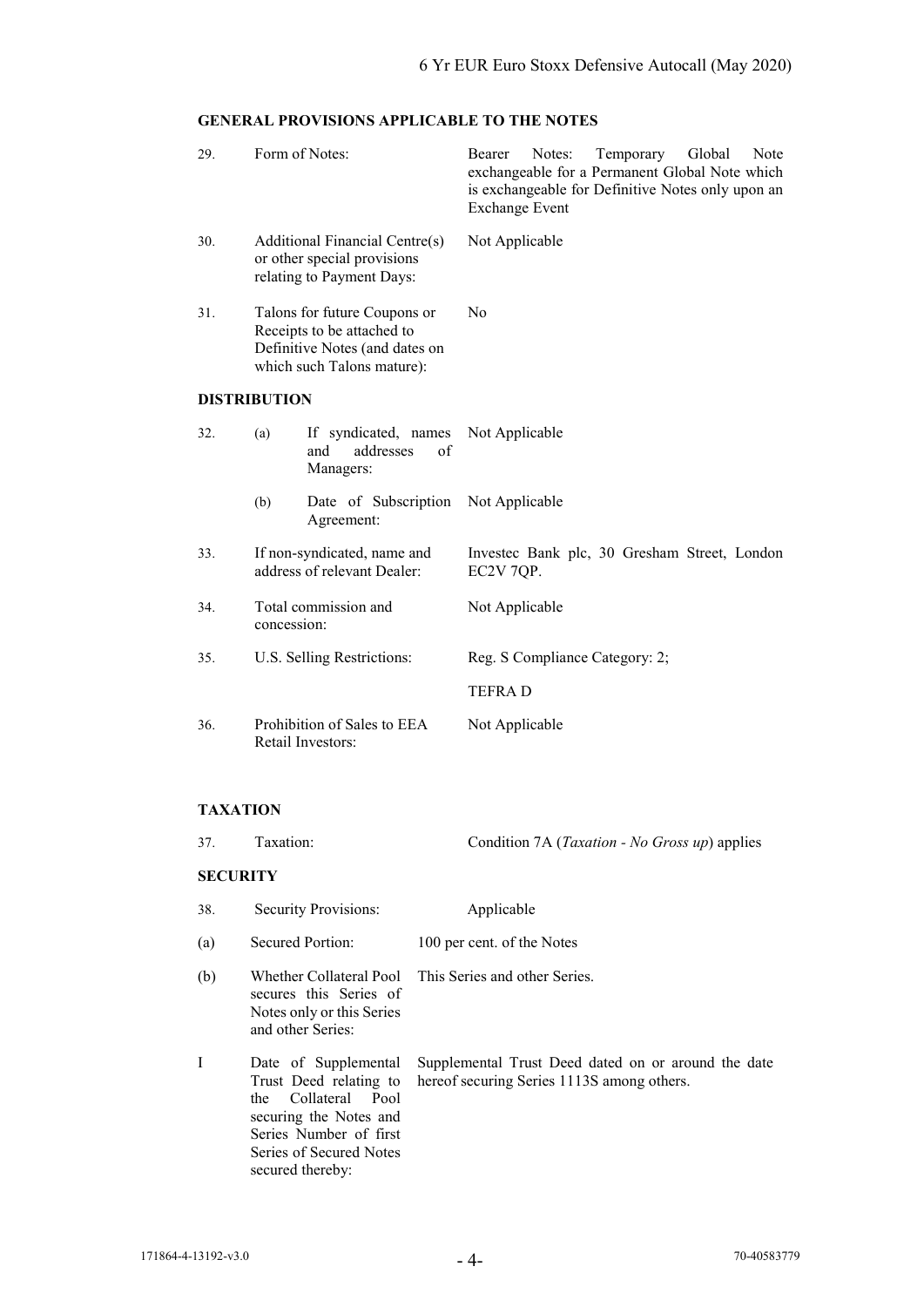| (d) |       | Eligible Collateral:                                                                                                                                                                                                         | Valuation<br>Percentage | Maximum<br>Percentage |
|-----|-------|------------------------------------------------------------------------------------------------------------------------------------------------------------------------------------------------------------------------------|-------------------------|-----------------------|
|     | (i)   | Cash in<br>an<br>Eligible<br>Currency                                                                                                                                                                                        | Not Applicable          | Not Applicable        |
|     | (ii)  | Negotiable<br>debt<br>obligations<br>issued by the<br>government of<br>the<br>United<br>Kingdom<br>having<br>an<br>original<br>maturity<br>at<br>issuance of not<br>more than one<br>year                                    | 100%                    | 100%                  |
|     | (iii) | Negotiable<br>debt<br>obligations<br>issued by the<br>government of<br>the<br>United<br>Kingdom<br>having<br>an<br>original<br>maturity<br>at<br>of<br>issuance<br>more than one<br>year but<br>not<br>more than 10<br>years | 100%                    | 100%                  |
|     | (iv)  | Negotiable<br>debt<br>obligations<br>issued by the<br>government of<br>United<br>the<br>Kingdom<br>having<br>an<br>original<br>maturity<br>at<br>issuance<br>of<br>10<br>more than<br>years                                  | 100%                    | 100%                  |
|     | (v)   | Negotiable<br>senior<br>debt<br>obligations<br>issued<br>or<br>guaranteed<br>by<br>any of<br>the<br>following<br>entities:                                                                                                   |                         |                       |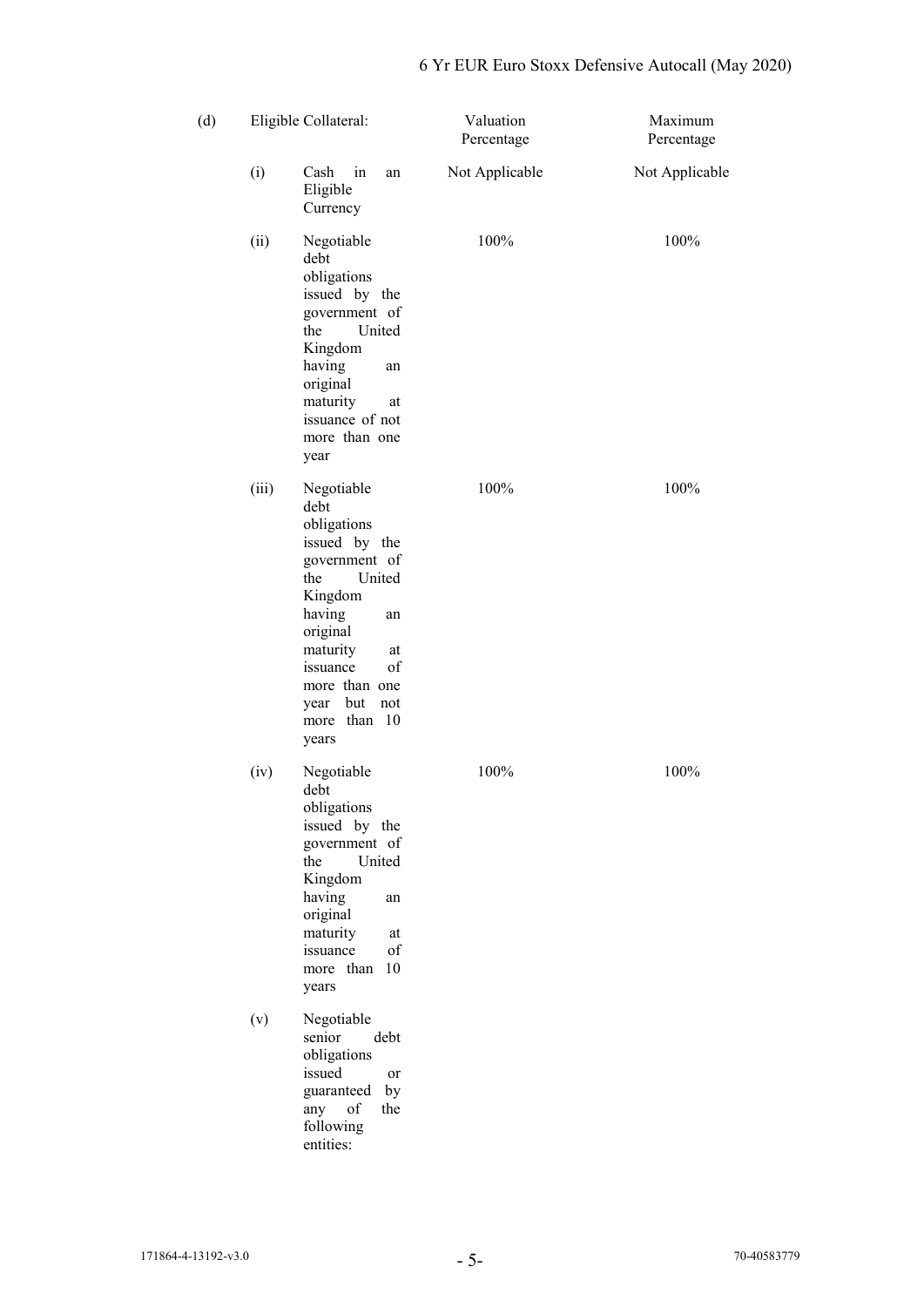# 6 Yr EUR Euro Stoxx Defensive Autocall (May 2020)

|     | Name of<br>Entity                     | Valuation<br>Percentage                                                                                                         | Maximum<br>Percentage |  |
|-----|---------------------------------------|---------------------------------------------------------------------------------------------------------------------------------|-----------------------|--|
|     | <b>HSBC</b><br>Bank<br>plc            | 100%                                                                                                                            | 100%                  |  |
| I   | <b>Valuation Dates:</b>               | Every Business Day from and including the Issue Date<br>to but excluding the date on which the Notes are due to<br>be redeemed. |                       |  |
| (f) | Eligible Currency(ies):               | GBP, EUR                                                                                                                        |                       |  |
| (g) | Base Currency:                        | <b>GBP</b>                                                                                                                      |                       |  |
| (h) | Minimum<br>Transfer<br>Amount:        | GBP 10,000                                                                                                                      |                       |  |
| (i) | Independent Amount:                   | GBP 50,000                                                                                                                      |                       |  |
| (j) | Dealer<br>Waiver<br>of<br>Rights:     | Applicable                                                                                                                      |                       |  |
|     | Maximum<br>(i)<br>Waivable<br>Amount: | 100 per cent. of the principal amount of the Series of<br>Waivable Notes                                                        |                       |  |

## **CREDIT LINKAGE**

| 39. | Credit Linkage           | Applicable                 |
|-----|--------------------------|----------------------------|
| (a) | Credit Linked Portion:   | 100 per cent. of the Notes |
| (b) | Credit Linked Note type: | Single Name CLN            |

(c) Reference Entity:

|     |                                                 | Name of<br>Reference<br><b>Entity</b> | Reference<br>Entity<br>Weighting<br>$(\%)$ | <b>Initial</b><br>Weighting | Refer<br>ence<br>Entit<br>y<br>Remo<br>val<br>Date |
|-----|-------------------------------------------------|---------------------------------------|--------------------------------------------|-----------------------------|----------------------------------------------------|
|     |                                                 | <b>HSBC</b><br>Bank plc               | 100%                                       | <b>Not</b><br>Applicable    | Not.<br>Appli<br>cable                             |
| (d) | Recovery Rate:                                  | Specific Recovery Rate                |                                            |                             |                                                    |
| (e) | <b>CLN</b><br>Tranched<br>Trigger<br>Percentage | Not Applicable                        |                                            |                             |                                                    |
| (f) | <b>Interest Accrual Cessation</b><br>Date:      | Not Applicable                        |                                            |                             |                                                    |
| (g) | Noteholder Amendment<br>Request:                | Not Applicable                        |                                            |                             |                                                    |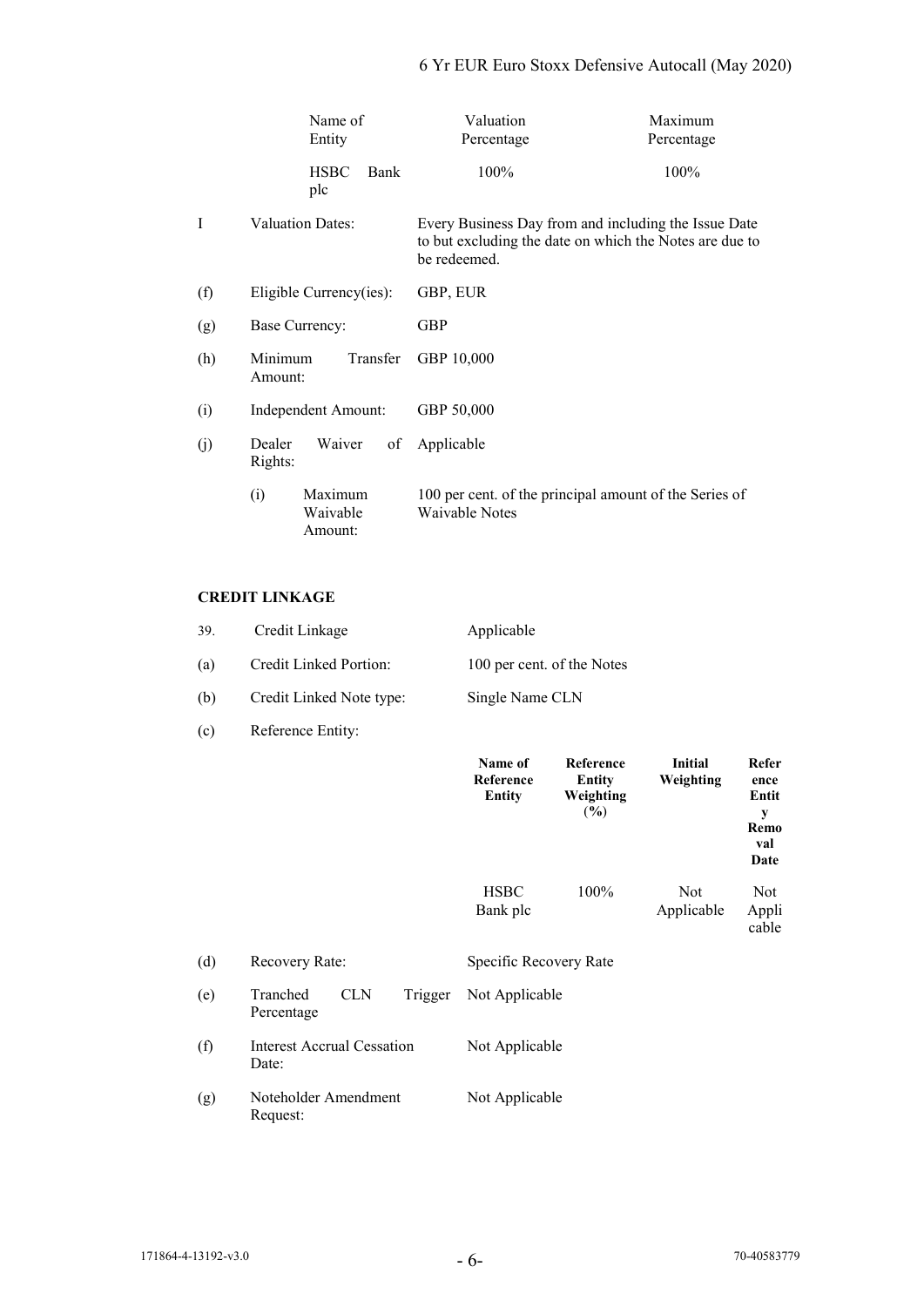# 6 Yr EUR Euro Stoxx Defensive Autocall (May 2020)

| (h) | Credit Linked FX Factor:                            |                                         |         | Not Applicable                                                                       |
|-----|-----------------------------------------------------|-----------------------------------------|---------|--------------------------------------------------------------------------------------|
| (i) |                                                     | Simplified Credit Linkage:              |         | Not Applicable                                                                       |
| (j) |                                                     | ISDA Credit Linkage:                    |         | Applicable                                                                           |
|     | (i)<br>Reference<br>Entity<br>Reference Obligation: |                                         |         | Senior debt obligations issued by HSBC Bank plc:<br>ISIN XS2178460999                |
|     | (ii)                                                | Seniority Level:                        |         | Senior Level                                                                         |
|     | (iii)                                               | <b>Quotation Amount:</b>                |         | Not Applicable                                                                       |
|     | (iv)                                                | Recovery<br>Gearing:                    | Rate    | Not Applicable                                                                       |
|     | (v)                                                 | Reference<br><b>Removal Provisions:</b> | Entity  | Not Applicable                                                                       |
|     | (vi)                                                | <b>CDS</b><br>Redemption Amount:        | Event   | Option B                                                                             |
|     | (vii)                                               | <b>CDS</b><br><b>Redemption Date:</b>   | Event   | Three Business Days following the Settlement Date<br>under the relevant Notional CDS |
| (k) | Parallel<br>Provisions:                             | Credit                                  | Linkage | Not Applicable                                                                       |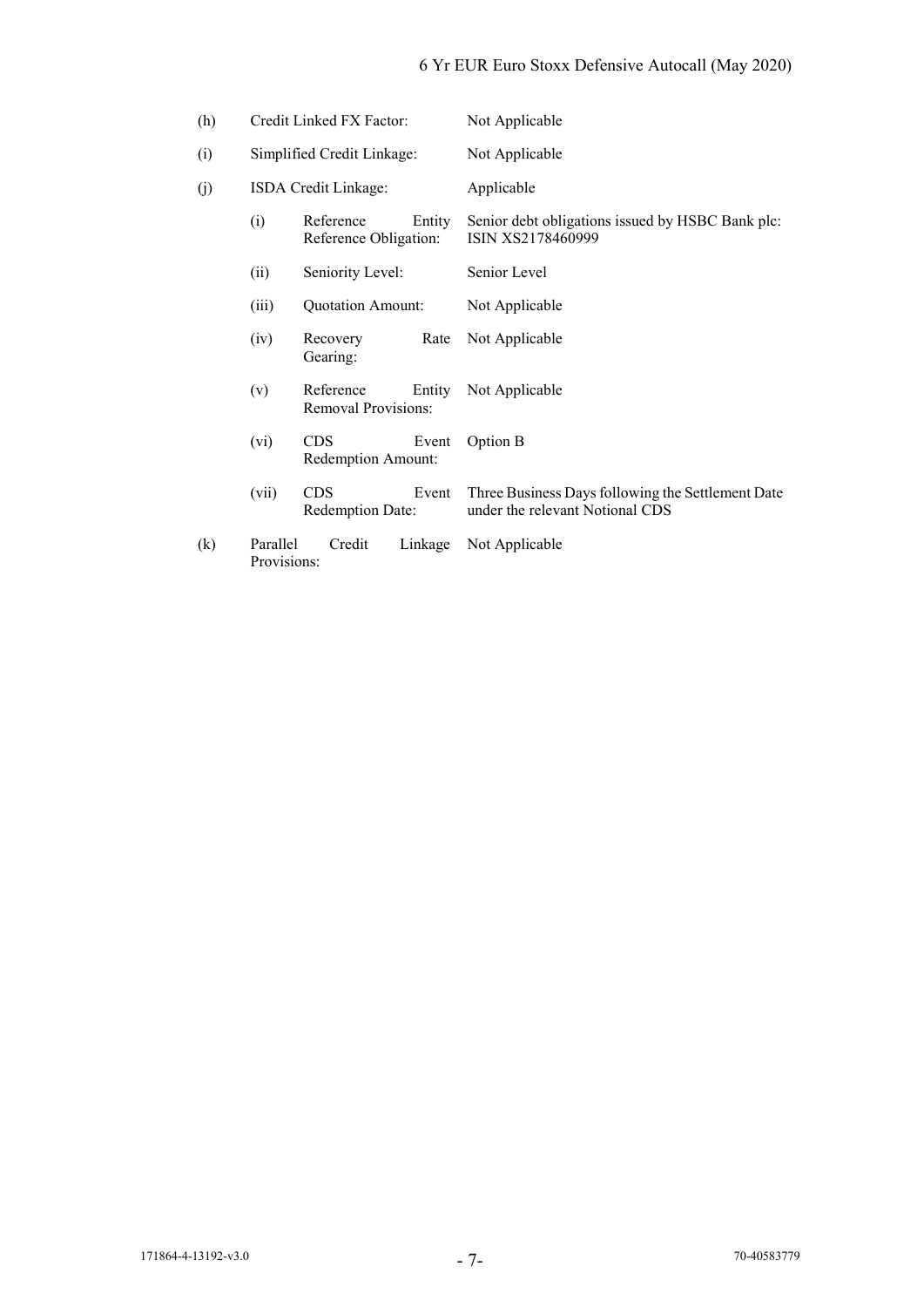## RESPONSIBILITY

Signed on behalf of the Issuer:

 $OQ$  $By:  $\mathbb{C}$$  $\sum_{n=1}^{\infty}$  $\mathcal{A}$ 

. . . . . . . . . . . . . . . . . . . . Duly authorised

Jennifer Peacock<br>Authorised Signatory

Neil Raja<br>Authorised Signatory N 

**By:** .......

Duly authorised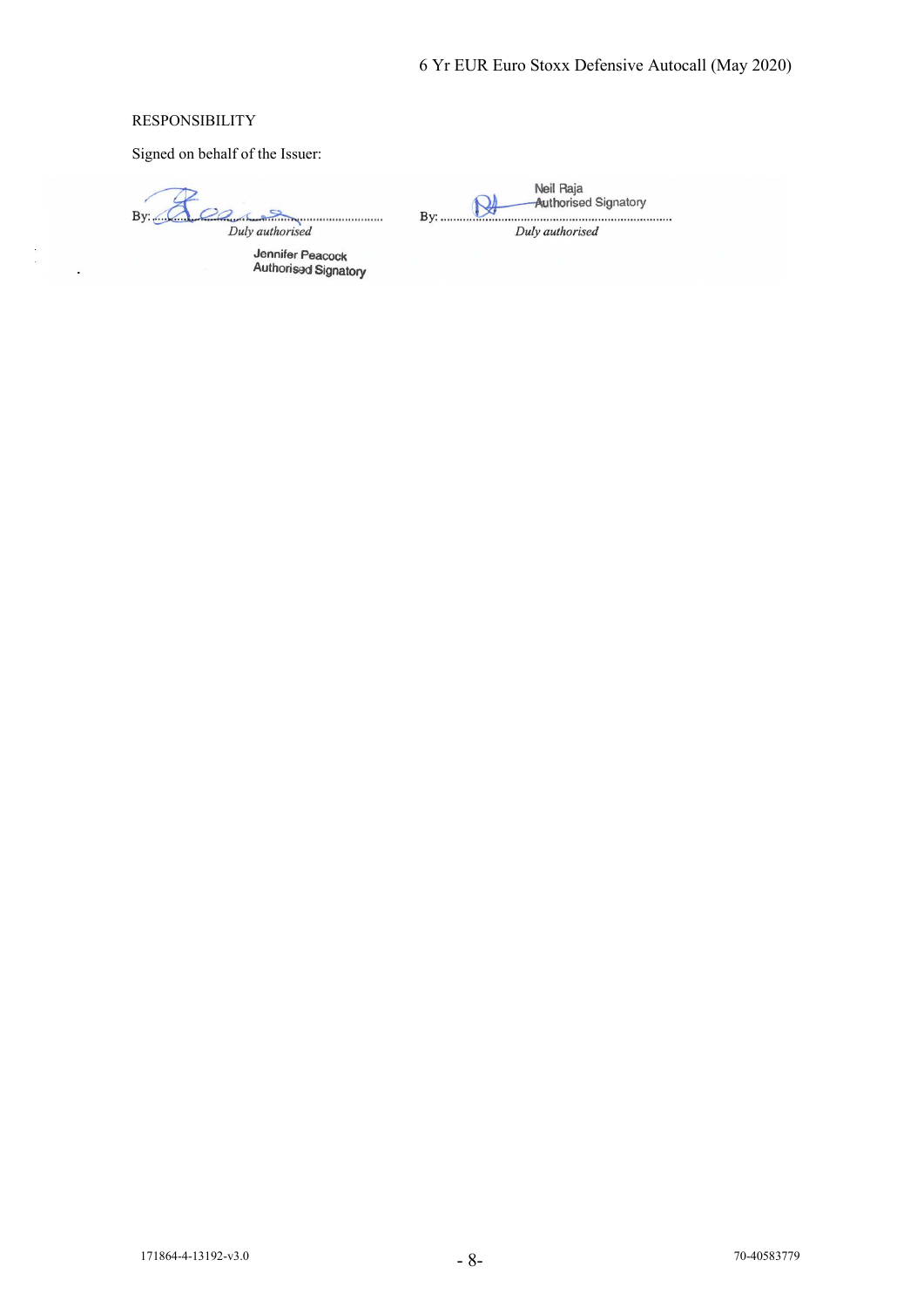#### **PART B – OTHER INFORMATION**

#### 1. **LISTING**

- (a) Listing: Official List of Euronext Dublin
- (b) Admission to trading: Application is expected to be made by the Issuer (or on its behalf) for the Notes to be admitted to trading on the Regulated Market of Euronext Dublin with effect from the Issue Date.

#### 2. **RATINGS**

Ratings: The Notes to be issued have not been rated.

#### 3. **INTERESTS OF NATURAL AND LEGAL PERSONS INVOLVED IN THE ISSUE/OFFER**

As discussed in the "Subscription and Sale" section of the Base Prospectus, the Issuer has agreed to reimburse to the Dealers certain of their expenses in connection with the update of the Programme and the issue of Notes under the Programme and to indemnify the Dealers against certain liabilities incurred by them in connection therewith.

Investec Bank plc may pay a fee to intermediaries distributing the Notes to investors (each such distributor, an "**Interested Party**"), or the Notes may be on-sold by Investec Bank plc to certain authorised offerors ("**Authorised Offerors**") at a discount to the Issue Price. Such discount will be retained by the Authorised Offerors as a re-offer spread. If under any applicable laws or regulations (including, if applicable, the Markets in Financial Instruments Directive (MiFID II)), an Authorised Offeror or an Interested Party is required to disclose to prospective investors in the Notes further information on any remuneration or discount that Investec Bank plc pays or offers to, or receives from such Authorised Offeror or Interested Party in respect of the Notes, the Authorised Offeror or Interested Party shall be responsible for compliance with such laws and regulations. Investors may request such further information from the relevant Authorised Offeror or Interested Party.

In addition, Investec Bank plc may provide further information to its own clients upon request.

Save for the interests disclosed above, so far as the Issuer is aware, no person involved in the offer of the Notes has an interest material to the offer.

#### 4. **REASONS FOR THE OFFER, ESTIMATED NET PROCEEDS AND TOTAL EXPENSES**

- (a) Reasons for the offer: Information not required
- (b) Estimated net proceeds: Information not required
- (c) Estimated total expenses: Information not required

#### 5. **PERFORMANCE AND VOLATILITY OF THE UNDERLYING AND OTHER INFORMATION CONCERNING THE UNDERLYING**

Information about the past and the further performance of the underlying and its volatility can be found on Bloomberg.

The Issuer does not intend to provide post-issuance information.

## 6. **BENCHMARK**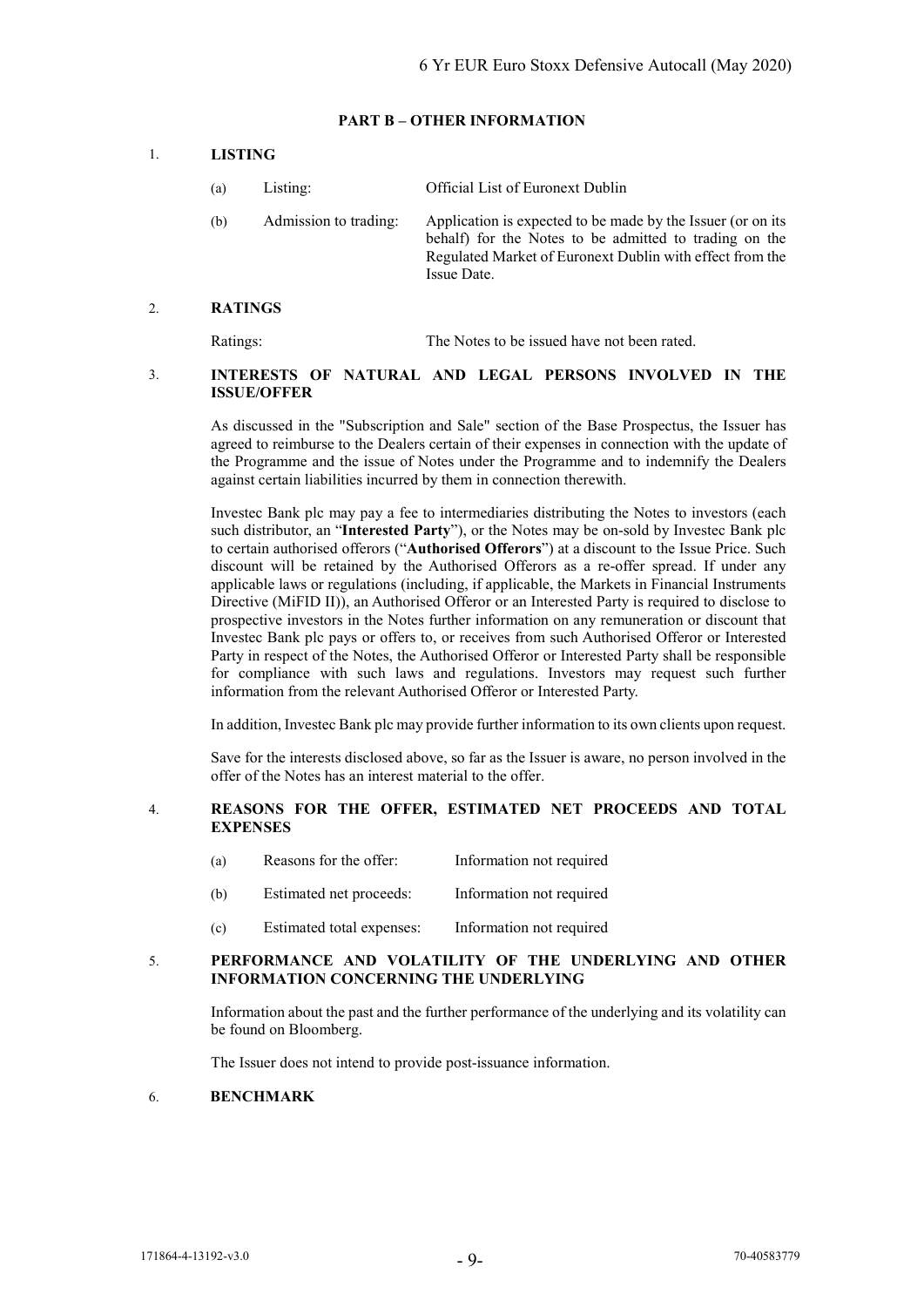Amounts payable under the Notes are calculated by reference to the benchmarks set out below, each of which is provided by the administrator indicated in relation to the relevant benchmark.

| <b>Benchmark</b>                                             | Administrator     | Does the Administrator<br>appear on the Register?                                                                                                                                                                                                                                                                                 |
|--------------------------------------------------------------|-------------------|-----------------------------------------------------------------------------------------------------------------------------------------------------------------------------------------------------------------------------------------------------------------------------------------------------------------------------------|
| Statements regarding the<br>EURO STOXX <sup>®</sup> 50 Index | Investec Bank plc | Does not appear<br>As far as the Issuer is aware<br>the transitional provisions in<br>Article 51 of the BMR<br>apply, such that<br>the<br>Administrator is not<br>currently required to obtain<br>authorisation or registration<br>(or, if located outside the<br>European Union,<br>recognition, endorsement or<br>equivalence). |

## 7. **OPERATIONAL INFORMATION**

|    | (a)                      | ISIN Code:                                                                                                                                    | XS2177020034                    |
|----|--------------------------|-----------------------------------------------------------------------------------------------------------------------------------------------|---------------------------------|
|    | (b)                      | SEDOL Code:                                                                                                                                   | Not Applicable                  |
|    | (c)                      | Common Code:                                                                                                                                  | 217702003                       |
|    | (d)                      | Any clearing system(s) other<br>than<br>Euroclear<br>and<br>Clearstream,<br>Luxembourg<br>the<br>relevant<br>and<br>identification number(s): | Not Applicable                  |
|    | (e)                      | Delivery:                                                                                                                                     | Delivery free of payment        |
|    | $\overline{\phantom{a}}$ | (i)<br>Issuer's<br>Account<br>Details:                                                                                                        | Euroclear Account 22281         |
|    | (f)                      | Additional Paying Agent(s)<br>(if any):                                                                                                       | Not Applicable                  |
|    | (g)                      | Common Depositary:                                                                                                                            | Deutsche Bank AG, London Branch |
|    | (h)                      | <b>Calculation Agent:</b>                                                                                                                     | Investec Bank plc               |
|    |                          | Calculation<br>(i)<br>is<br>make<br>to<br>Agent<br>calculations?                                                                              | Yes                             |
|    |                          | if<br>not, identify<br>(ii)<br>calculation agent:                                                                                             | Not Applicable                  |
|    | (i)                      | Nordic Paying Agent:                                                                                                                          | Not Applicable                  |
|    | (i)                      | Italian Paying Agent:                                                                                                                         | Not Applicable                  |
| 8. |                          | <b>TERMS AND CONDITIONS OF THE OFFER</b>                                                                                                      |                                 |
|    |                          |                                                                                                                                               |                                 |

(a) Offer Price: Issue Price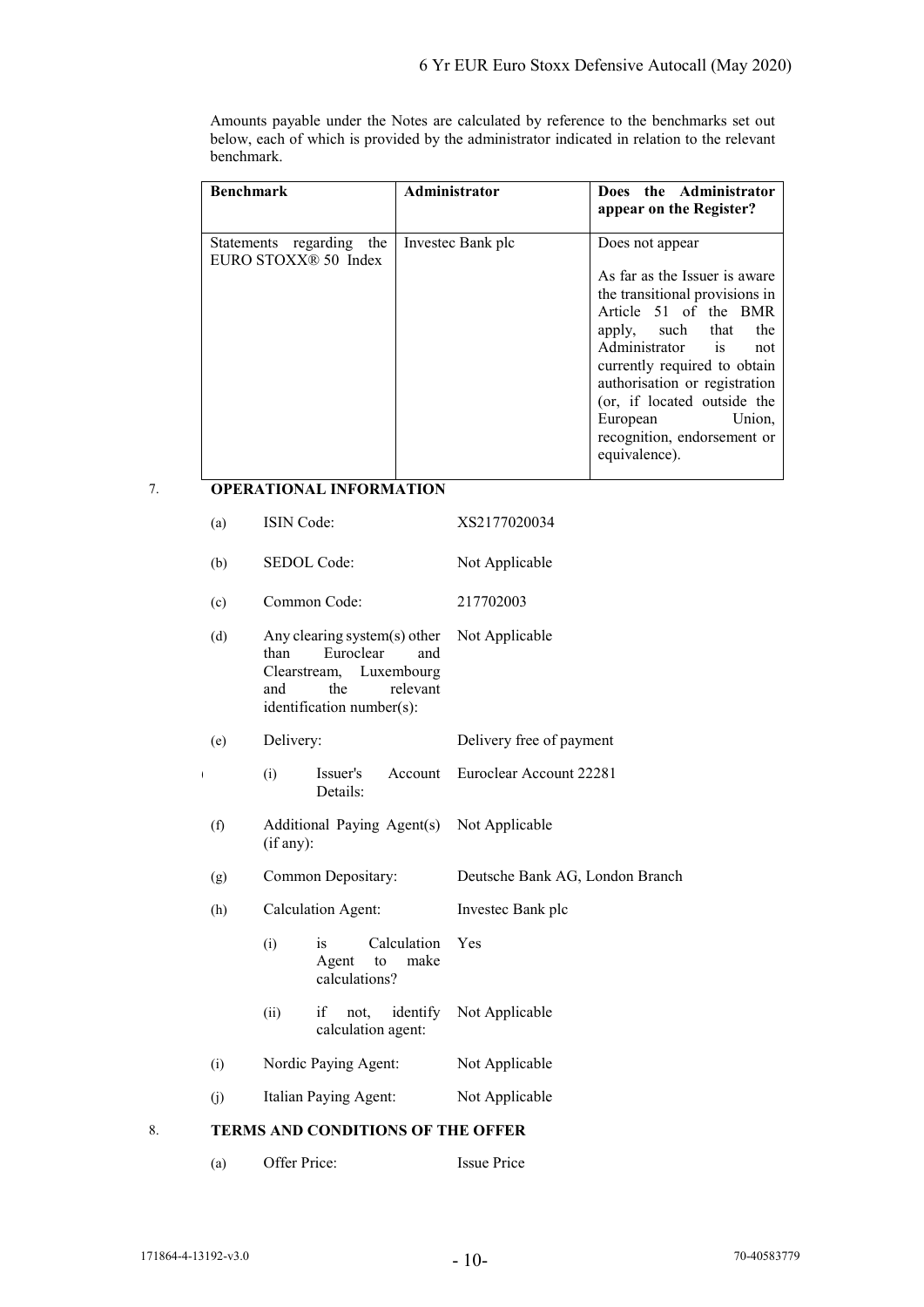| (b) | Offer Period:                                   | An offer of the Notes will be made by the Plan<br>Manager (as defined in Part B, paragraph 8(d) hereof)<br>other than pursuant to Article $3(2)$ of the Prospectus<br>Directive during the period from 9.00 a.m. (GMT) on<br>22 May 2020 until 5.00 p.m. (GMT) on 19 June 2020. |
|-----|-------------------------------------------------|---------------------------------------------------------------------------------------------------------------------------------------------------------------------------------------------------------------------------------------------------------------------------------|
| (c) | Conditions to which<br>the<br>offer is subject: | The Notes will be offered to retail investors in Ireland<br>(the " <b>Public Offer Jurisdiction</b> ") and will be<br>available only through an investment in the Investee<br>Kick Out Plan 27 (the "Plan"), details of which are<br>available from financial advisers.         |

(d) Description of the application process: Prospective investors should complete and sign an application form obtainable from their financial adviser and send it to their financial adviser who will send it to Investec Europe Limited ("**IEL"**). Duly completed applications together with cheques for the full amount of the investor's subscription must be received by IEL no later than 5.00 p.m. (GMT) on 19 June 2020.

> IEL will send investors written acknowledgement by the end of the next working day following receipt of the completed application form. After the Issue Date, investors will be sent an opening statement showing each investor's holdings in the Notes

> of the cancellation rights and the application process

are set out in the Plan Brochure.

- (e) Description of possibility to reduce subscriptions and manner for refunding excess amount paid by applicants: IEL may, in relation to the Plan, accept duly completed applications subject to the terms and conditions set out in the brochure relating to the Plan (the "**Plan Brochure**"). IEL reserves the right to reject an application for any reason, in which case the subscription monies will be returned. Further details
- (f) Details of the minimum and/or maximum amount of application: Minimum of EUR20,000 to a maximum of EUR2,000,000
- (g) Details of the method and time limits for paying up and delivering the Notes: Duly completed applications together with cheques for the full amount of the investor's subscription must be received no later than 19 June 2020.

Prospective Noteholders will be notified by IEL of their allocation of Notes. The Notes will be collectively held for investors in an account with Investec Wealth and Investment Limited, except to the extent that alternative delivery and settlement arrangements have been agreed between individual investors and the IEL, as described more fully in the Plan Brochure.

(h) Manner in and date on which results of the offer are to be made public: The final size will be known at the end of the Offer Period.

On or before the Issue Date, a notice of the final aggregate principal amount of the Notes will be (i) filed with the Central Bank of Ireland and (ii) published on the website of the Irish Stock Exchange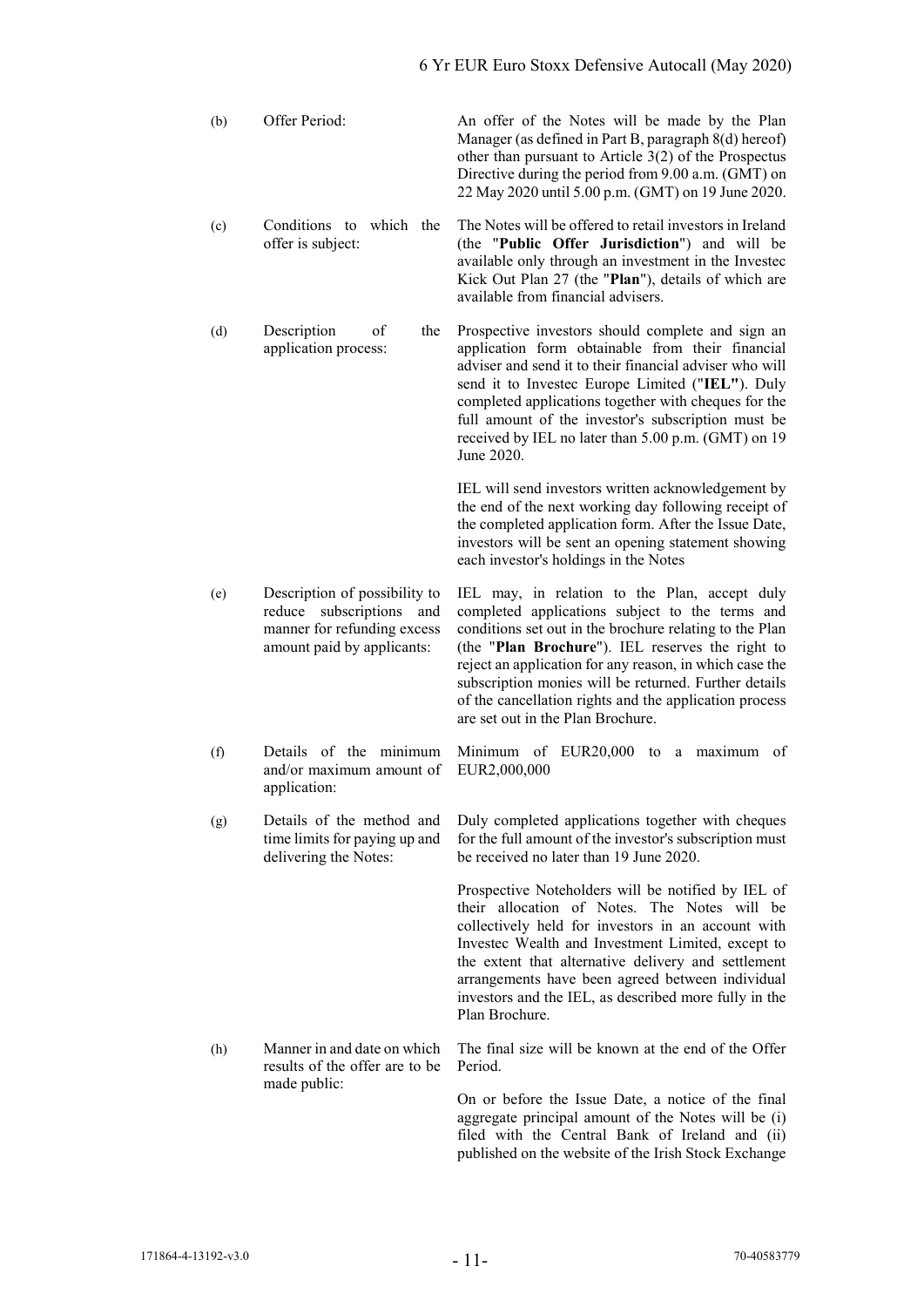(www.ise.ie) and on the Issuer's website (www.investec.com/multiassetgroup).

At the end of the Offer Period, IEL will proceed to notify the prospective Noteholders as to the amount

(i) Procedure for exercise of any right of pre-emption, negotiability of subscription rights and treatment of subscription rights not exercised: Not Applicable

(j) Process for notification to applicants of the amount allotted and the indication whether dealing may begin before notification is made:

(k) Amount of any expenses and taxes specifically charged to the subscriber or purchaser: None

Investec Bank plc, 30 Gresham Street, London EC2V

of their allotment of the Notes.

(l) Name(s) and address(es), to the extent known to the Issuer, of the placers in the various countries where the offer takes place: 7QP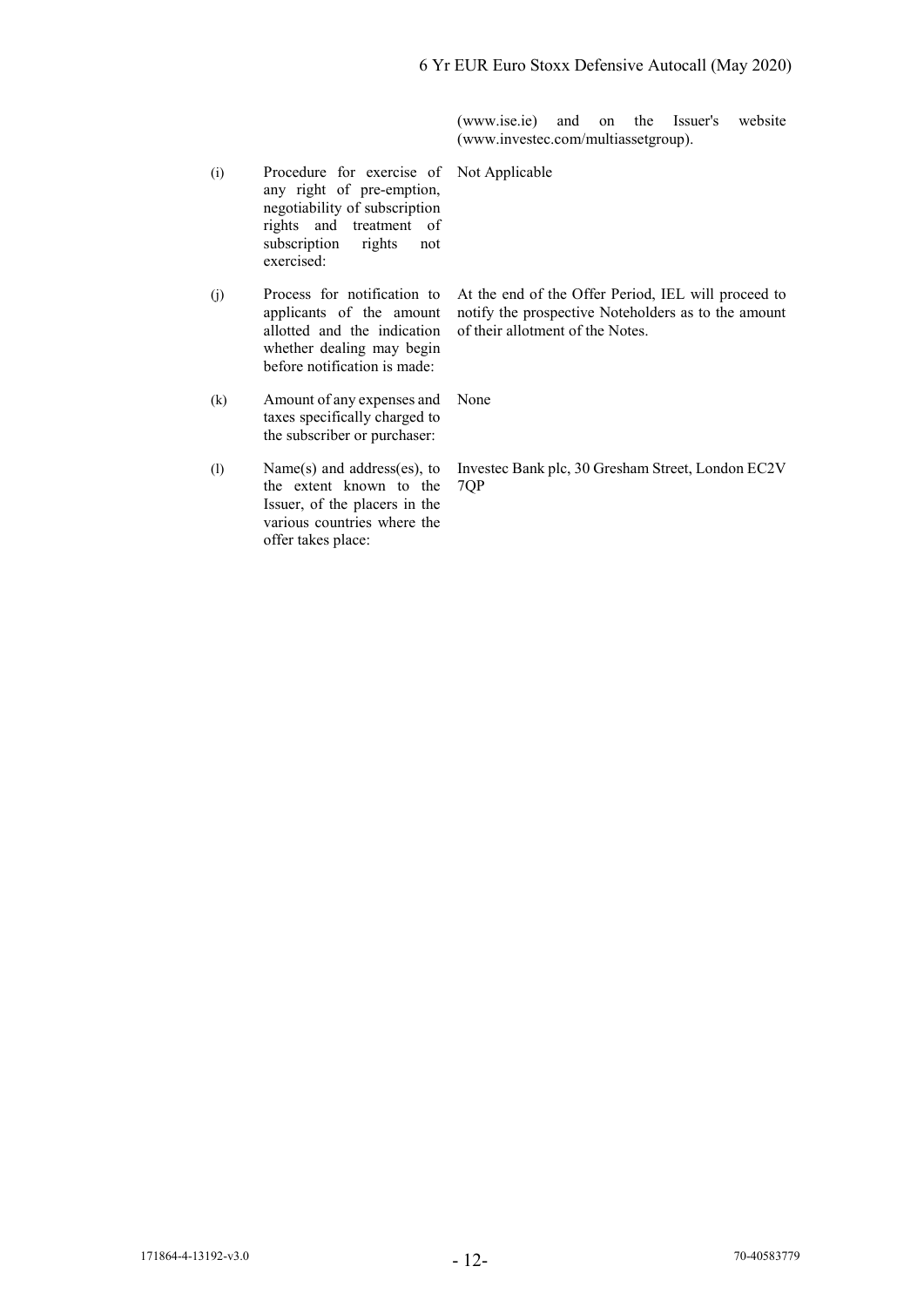## **ANNEX 1 EQUITY/INDEX/DUAL UNDERLYING LINKED NOTE PROVISIONS**

| 1.  | <b>Type of Note:</b>                                                             | <b>Index Linked Note</b>             |  |  |
|-----|----------------------------------------------------------------------------------|--------------------------------------|--|--|
| 2.  | <b>Type of Underlying:</b>                                                       | Single Index                         |  |  |
| 3.  | <b>Physical Settlement</b>                                                       | Not Applicable                       |  |  |
| 4.  | Redemption<br><b>Interest</b><br>and<br><b>Payment Provisions:</b>               |                                      |  |  |
| (a) | Return Factor:                                                                   | Not Applicable                       |  |  |
| (b) | FX Factors:                                                                      | Not Applicable                       |  |  |
| (c) | Kick Out Notes with Capital at<br><b>Risk Redemption Provisions</b>              | Applicable                           |  |  |
|     | (i)<br>Return<br>Threshold:                                                      | 100 per cent. of Initial Index Level |  |  |
|     | Strike<br>(ii)<br>Percentage:                                                    | Not Applicable                       |  |  |
|     | Capital<br>(iii)<br>Downside:                                                    | Not Applicable                       |  |  |
|     | Digital Return<br>(iv)                                                           | Not Applicable                       |  |  |
|     | Upside Return:<br>(v)                                                            | Applicable                           |  |  |
|     | Cap:<br>(vi)                                                                     | Not Applicable                       |  |  |
|     | Gearing 1:<br>(vii)                                                              | Not Applicable                       |  |  |
|     | (viii)<br>Downside<br>Return 1:                                                  | Applicable                           |  |  |
|     | Downside<br>(ix)<br>Return 2:                                                    | Not Applicable                       |  |  |
|     | Gearing 2:<br>(x)                                                                | Not Applicable                       |  |  |
|     | Lower Strike:<br>$(x_i)$                                                         | Not Applicable                       |  |  |
|     | Upper Strike:<br>(xii)                                                           | Not Applicable                       |  |  |
| (d) | Kick Out Notes without Capital at<br><b>Risk Redemption Provisions</b>           | Not Applicable                       |  |  |
| (e) | Phoenix Kick Out Notes with<br>Risk<br>Capital<br>Redemption<br>at<br>Provisions | Not Applicable                       |  |  |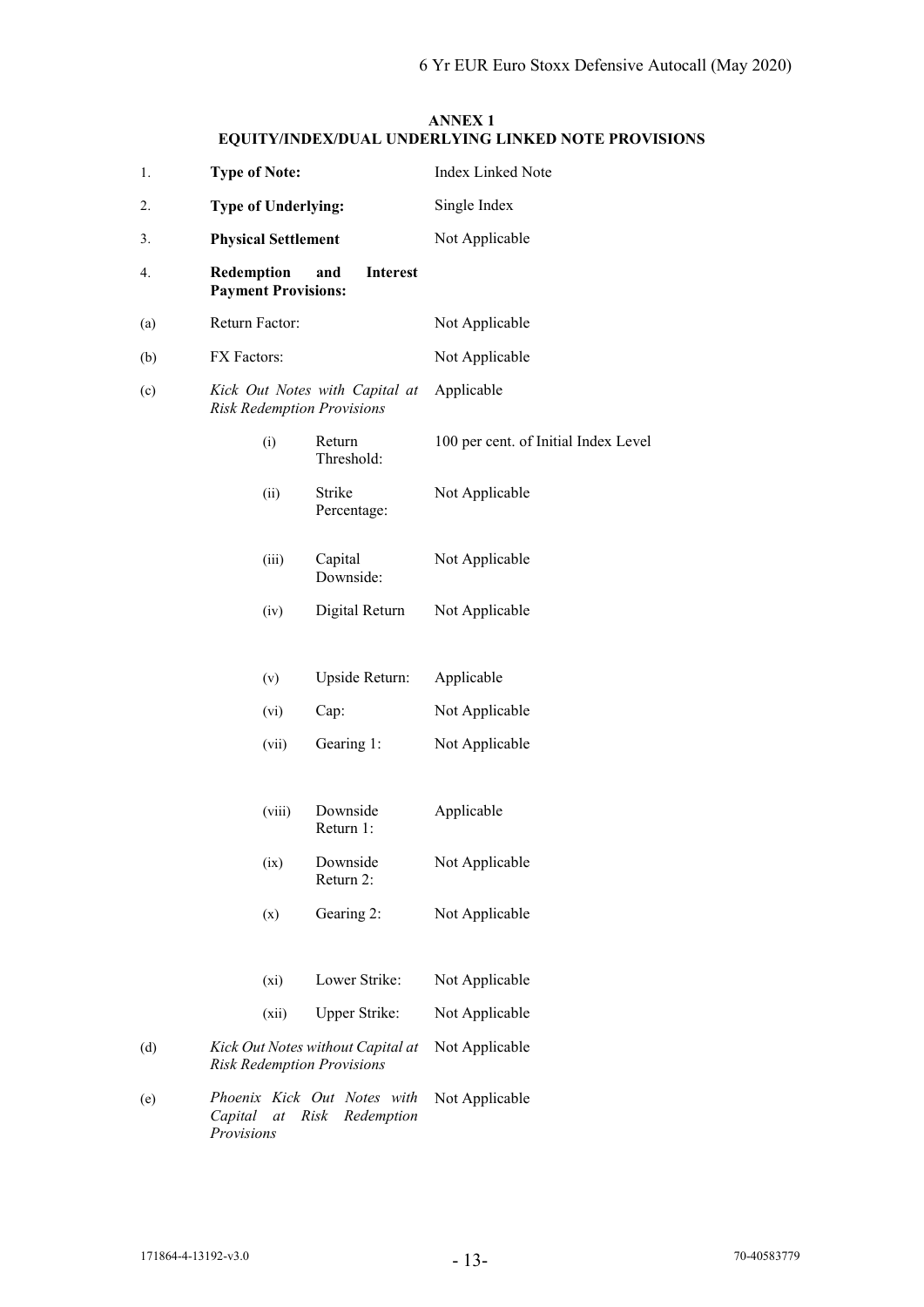- (f) *Upside Notes with Capital at Risk*  Not Applicable *Redemption Provisions*
- (g) *Upside Notes without Capital at*  Not Applicable *Risk Redemption Provisions*
- (h) *Geared Booster Notes with Capital at Risk Redemption Provisions* Not Applicable
- (i) *Lock-In Call Notes with Capital at*  Not Applicable *Risk Redemption Provisions*
- (j) *N Barrier (Income) Notes with Capital at Risk Redemption Provisions* Not Applicable
- (k) *Range Accrual (Income) Notes with Capital at Risk Redemption Provisions* Not Applicable
- (l) *Range Accrual Notes (Income) without Capital at Risk:* Not Applicable
- (m) *Reverse Convertible Notes with Capital at Risk* Not Applicable
- (n) *Dual Underlying Kick Out Notes with Capital at Risk Redemption Provisions* Not Applicable
- (o) *Dual Underlying Upside Notes with Capital at Risk Redemption Provisions* Not Applicable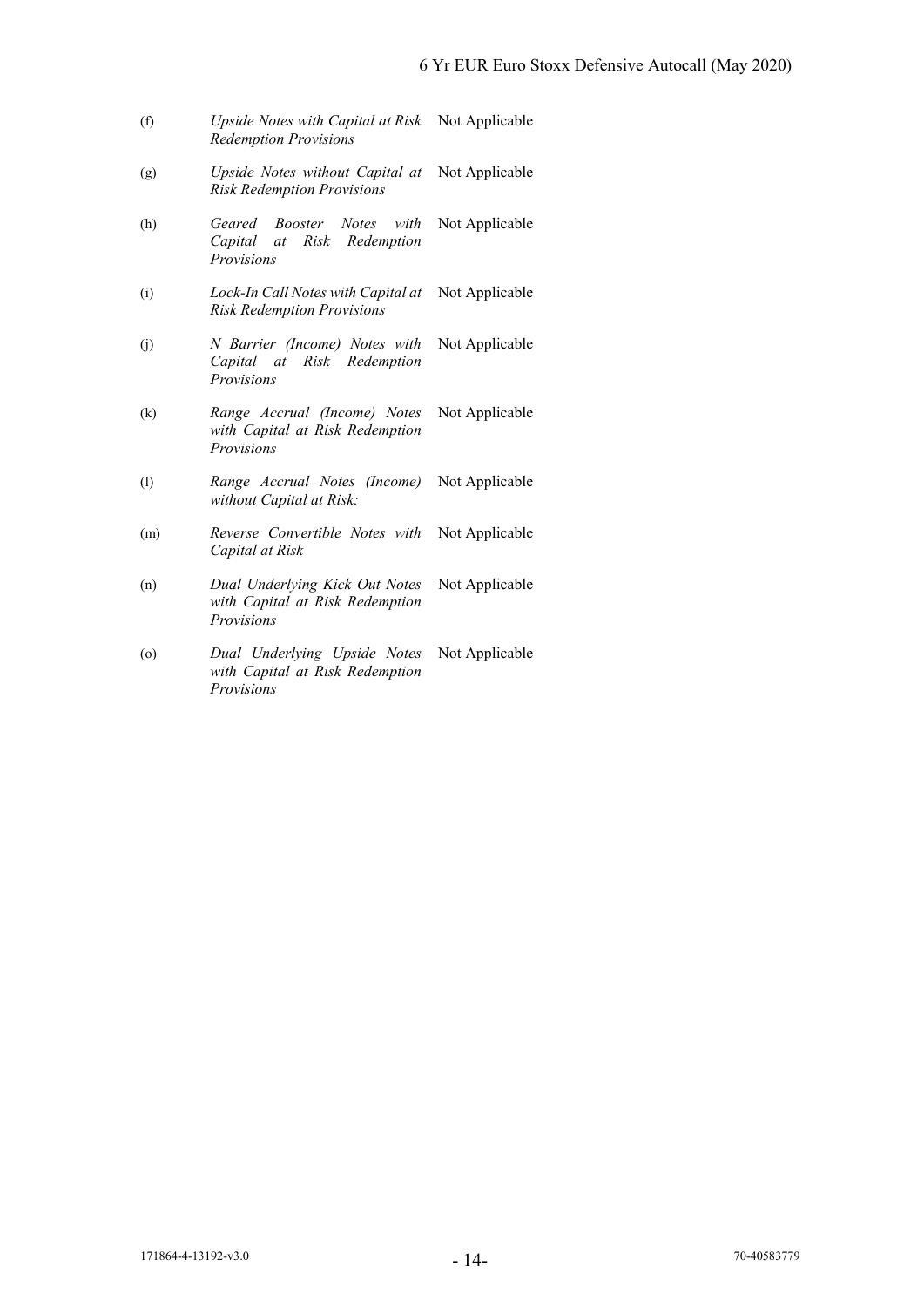## 5. **Additional Provisions:**

| (a) | Underlying:                                 |                |       |                                                                                                                                                                                                         |
|-----|---------------------------------------------|----------------|-------|---------------------------------------------------------------------------------------------------------------------------------------------------------------------------------------------------------|
|     | (i)                                         | Index:         |       | Euro STOXX® 50                                                                                                                                                                                          |
|     | (ii)                                        | Index Sponsor: |       | STOXX Limited                                                                                                                                                                                           |
|     | (iii)                                       | Exchange:      |       | Multi-Exchange Index                                                                                                                                                                                    |
| (b) | Averaging<br>Dates<br>Market<br>Disruption: |                |       | Not Applicable                                                                                                                                                                                          |
| (c) | Additional<br>Disruption<br>Events:         |                |       | Hedging Disruption and Increased Cost of Hedging                                                                                                                                                        |
| (d) | <b>Business Day:</b>                        |                |       | A day on which commercial banks and foreign exchange<br>markets settle payments and are open for general business<br>(including dealing in foreign exchange and foreign<br>currency deposits) in London |
| (e) | <b>Valuation Time:</b>                      |                |       | The time at which the Index Sponsor publishes the closing<br>level of the Index.                                                                                                                        |
| (f) | <b>Strike Date:</b>                         |                |       | 26 June 2020                                                                                                                                                                                            |
| (g) | Initial Index Level:                        |                |       | The Level on the Strike Date                                                                                                                                                                            |
| (h) | Initial Averaging:                          |                |       | Not Applicable                                                                                                                                                                                          |
| (i) | Automatic<br>Redemption:                    |                | Early | Applicable                                                                                                                                                                                              |

| <b>Automatic</b><br>Early<br>Redemption<br><b>Valuation</b><br>Date | <b>Automatic</b><br>Early<br>Redemption<br>Date | <b>Automatic</b><br>Early<br>Redemption<br><b>Amount</b> | <b>Automatic</b><br>Early<br>Redemption<br><b>Threshold</b> |
|---------------------------------------------------------------------|-------------------------------------------------|----------------------------------------------------------|-------------------------------------------------------------|
| 28 June<br>2021                                                     | 12 July 2021                                    | 105.00<br>per<br>of<br>cent.<br><b>Issue Price</b>       | 95 per cent.<br>of<br>Initial<br><b>Index Level</b>         |
| 27 June<br>2022                                                     | 11 July 2022                                    | 110.00<br>per<br>of<br>cent.<br><b>Issue Price</b>       | 95 per cent.<br>Initial<br>of<br>Index Level                |
| 26 June<br>2023                                                     | 10 July 2023                                    | 115.00<br>per<br>of<br>cent.<br><b>Issue Price</b>       | 95 per cent.<br>Initial<br>of<br><b>Index Level</b>         |
| 26 June<br>2024                                                     | 10 July 2024                                    | 120.00<br>per<br>of<br>cent.<br><b>Issue Price</b>       | 95 per cent.<br>Initial<br>of<br>Index Level                |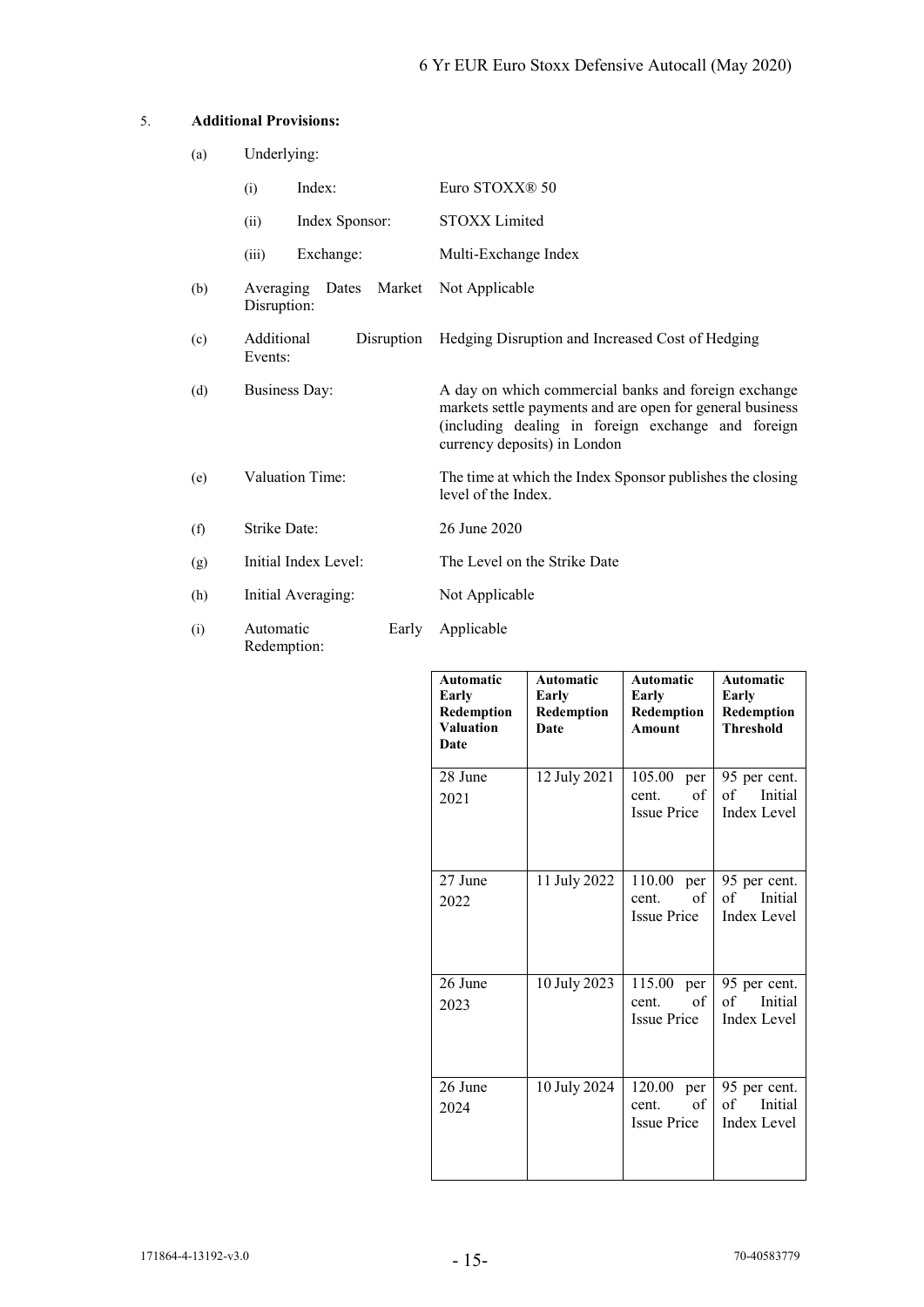|         |                    |                                        | 26 June<br>2025                                  | 10 July 2025                                                                                                                                                 | 125.00<br>per<br>of<br>cent.<br><b>Issue Price</b> | 95 per cent.<br>of<br>Initial<br><b>Index Level</b> |  |  |
|---------|--------------------|----------------------------------------|--------------------------------------------------|--------------------------------------------------------------------------------------------------------------------------------------------------------------|----------------------------------------------------|-----------------------------------------------------|--|--|
| (j)     | Automatic          | Early<br>Redemption Averaging:         |                                                  | Not Applicable                                                                                                                                               |                                                    |                                                     |  |  |
| (k)     |                    | <b>Barrier Condition:</b>              | American                                         |                                                                                                                                                              |                                                    |                                                     |  |  |
|         | (i)                | Barrier Threshold:                     |                                                  | 60 per cent. of Initial Index Level                                                                                                                          |                                                    |                                                     |  |  |
|         | (ii)               | Valuation<br>Barrier<br>Date:          | Not Applicable                                   |                                                                                                                                                              |                                                    |                                                     |  |  |
|         | (iii)              | Barrier Observation<br>Period:         |                                                  | The period from and including 29 June 2020 (the "Barrier"<br>Observation Start Date") to and including 26 June 2026<br>(the "Barrier Observation End Date"). |                                                    |                                                     |  |  |
| (1)     |                    | Barrier Averaging:                     | Not Applicable                                   |                                                                                                                                                              |                                                    |                                                     |  |  |
| (m)     |                    | Final Index Level:                     | The Level on the Final Redemption Valuation Date |                                                                                                                                                              |                                                    |                                                     |  |  |
|         | (i)                | Final<br>Redemption<br>Valuation Date: | 26 June 2026                                     |                                                                                                                                                              |                                                    |                                                     |  |  |
| (n)     |                    | Final Averaging:                       | Not Applicable                                   |                                                                                                                                                              |                                                    |                                                     |  |  |
| $\circ$ | Downside<br>Level: | Final<br>Index                         | Not Applicable                                   |                                                                                                                                                              |                                                    |                                                     |  |  |
| (p)     |                    | Downside Final Averaging:              | Not Applicable                                   |                                                                                                                                                              |                                                    |                                                     |  |  |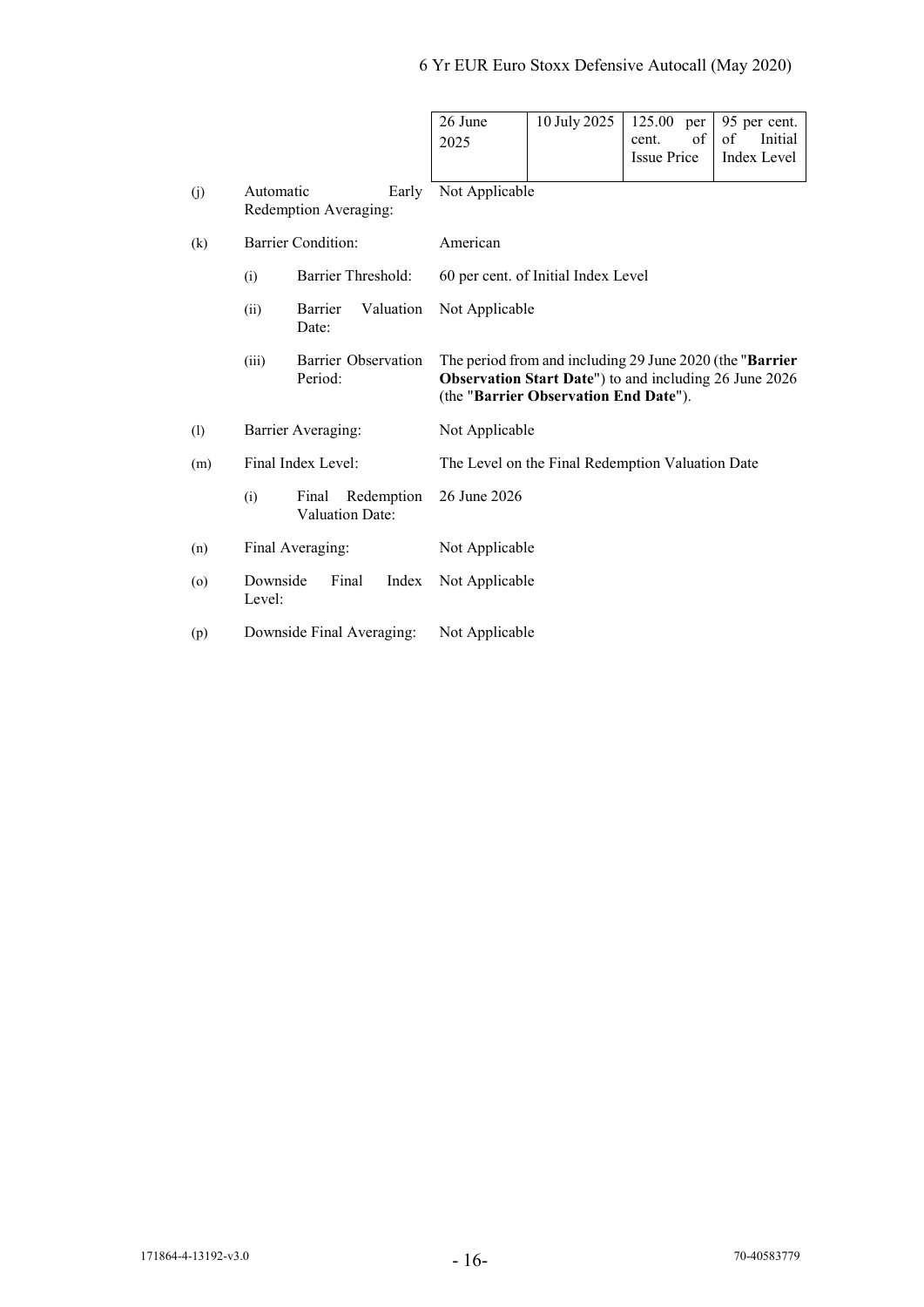#### **ANNEX 2 ADDITIONAL PROVISIONS NOT REQUIRED BY THE SECURITIES NOTE RELATING TO THE UNDERLYING**

| Statements regarding the Reference Entity: | Applicable – HSBC Bank plc                                                                                                                                                          |  |  |  |
|--------------------------------------------|-------------------------------------------------------------------------------------------------------------------------------------------------------------------------------------|--|--|--|
|                                            | The Reference Entity has not sponsored or<br>endorsed the Notes in any way, nor has it<br>undertaken any obligations to perform any<br>regulated activity in relation to the Notes. |  |  |  |
| Statements Regarding the EuroSTOXX® Index: | Applicable                                                                                                                                                                          |  |  |  |

STOXX Limited, Deutsche Börse Group and their licensors, research partners or data providers have no relationship to Investec Bank plc, other than the licensing of the Euro STOXX® 50 Index and the related trademarks for use in connection with the Notes.

## **STOXX, Deutsche Börse Group and their licensors, research partners or data providers do not:**

- sponsor, endorse, sell or promote the Notes.
- recommend that any person invest in the Notes or any other securities.
- have any responsibility or liability for or make any decisions about the timing, amount or pricing of Notes.
- have any responsibility or liability for the administration, management or marketing of the Notes.
- consider the needs of the Notes or the owners of the Notes in determining, composing or calculating the Notes or have any obligation to do so.

## **STOXX, Deutsche Börse Group and their licensors, research partners or data providers give no warranty, and exclude any liability (whether in negligence or otherwise), in connection with the Notes or their performance**.

STOXX does not assume any contractual relationship with the purchasers of the Notes or any other third parties.

## **Specifically,**

- STOXX, Deutsche Börse Group and their licensors, research partners or data providers do not give any warranty, express or implied, and exclude any liability about:
	- o The results to be obtained by the Notes, the owner of the Notes or any other person in connection with the use of the Euro STOXX® 50 Index and the data included in the Euro STOXX® 50 Index;
	- o The accuracy, timeliness, and completeness of the Euro STOXX® 50 Index and its data;
	- o The merchantability and the fitness for a particular purpose or use of the Euro STOXX® 50 Index and its data;
	- o The performance of the Notes generally.
- STOXX, Deutsche Börse Group and their licensors, research partners or data providers give no warranty and exclude any liability, for any errors, omissions or interruptions in the Euro STOXX® 50 Index or its data;
- Under no circumstances will STOXX, Deutsche Börse Group or their licensors, research partners or data providers be liable (whether in negligence or otherwise) for any lost profits or indirect, punitive, special or consequential damages or losses, arising as a result of such errors, omissions or interruptions in the Euro STOXX® 50 Index or its data or generally in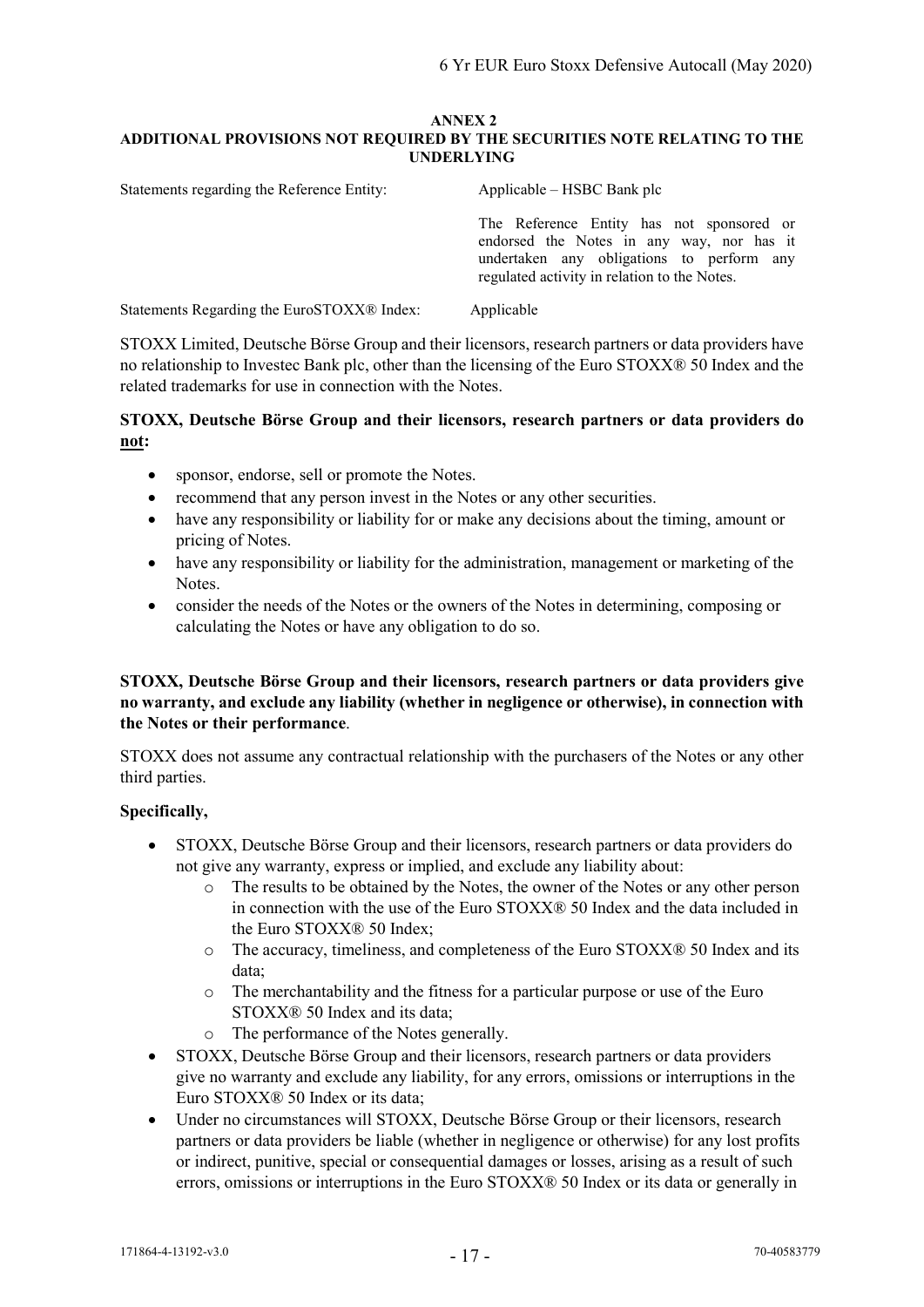relation to the Notes, even in circumstances where STOXX, Deutsche Börse Group or their licensors, research partners or data providers are aware that such loss or damage may occur.

The licensing Agreement between Investec Bank plc and STOXX is solely for their benefit and not for the benefit of the owners of the Notes or any other third parties.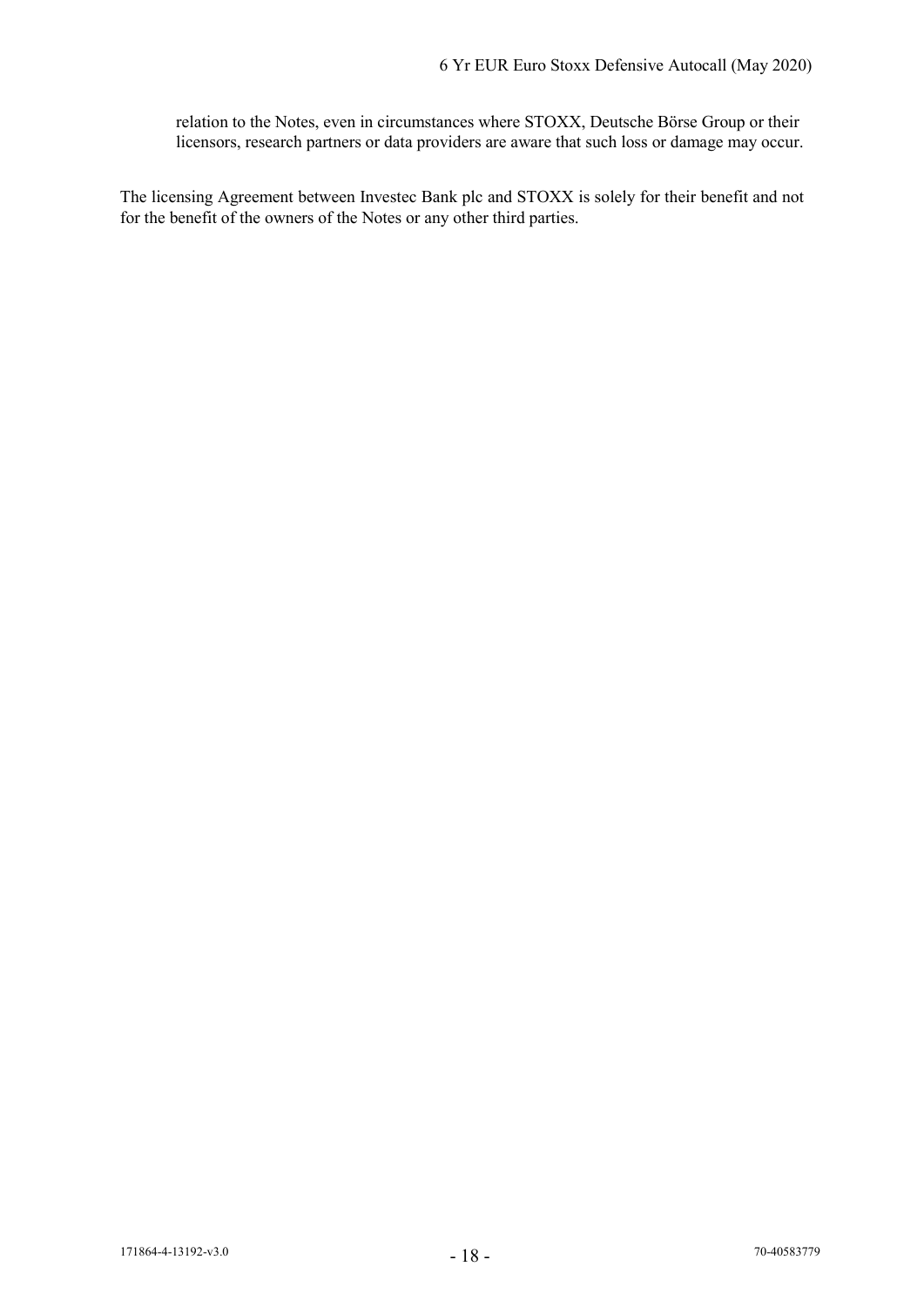#### **SUMMARY**

*Summaries are made up of disclosure requirements known as "Elements". These elements are numbered in Sections A – E (A.1 – E.7).*

*This summary contains all the Elements required to be included in a summary for this type of securities and issuer. Because some Elements are not required to be addressed, there may be gaps in the numbering sequence of the Elements.*

*Even though an Element may be required to be inserted in the summary because of the type of securities and issuer, it is possible that no relevant information can be given regarding the Element. In this case, a short description of the Element is included in the summary with the mention of "Not Applicable".*

|     | Section A – Introduction and Warnings |                                                                                                                                                                                                                                                                                                                                                                                                                                                                                                                                                                                                                                                                                                            |  |  |  |
|-----|---------------------------------------|------------------------------------------------------------------------------------------------------------------------------------------------------------------------------------------------------------------------------------------------------------------------------------------------------------------------------------------------------------------------------------------------------------------------------------------------------------------------------------------------------------------------------------------------------------------------------------------------------------------------------------------------------------------------------------------------------------|--|--|--|
| A.1 | Introduction:                         | This summary must be read as an introduction to this Base Prospectus in relation to the Notes and any<br>decision to invest in the Notes should be based on a consideration of this Base Prospectus, including the<br>documents incorporated by reference herein, and this summary, as a whole.                                                                                                                                                                                                                                                                                                                                                                                                            |  |  |  |
|     |                                       | Where a claim relating to the information contained in this Base Prospectus is brought before a court in<br>a Member State of the European Economic Area, the claimant may, under the national legislation of the<br>Member State, be required to bear the costs of translating the Base Prospectus before the legal<br>proceedings are initiated.                                                                                                                                                                                                                                                                                                                                                         |  |  |  |
|     |                                       | Civil liability attaches only to those persons who have tabled the summary including any translation<br>thereof, but only if the summary is misleading, inaccurate or inconsistent when read together with the<br>other parts of this Base Prospectus or it does not provide, when read together with the other parts of this<br>Base Prospectus, key information in order to aid Investors when considering whether to invest in the<br>Notes.                                                                                                                                                                                                                                                            |  |  |  |
| A.2 | Consent:                              | The Issuer gives its express consent, either as a "general consent" or as a "specific consent" as described<br>below, to the use of the prospectus by a financial intermediary that satisfies the Conditions applicable to<br>the "general consent" or "specific consent", and accepts the responsibility for the content of the Base<br>Prospectus, with respect to the subsequent resale or final placement of securities by any such financial<br>intermediary to retail investors in Ireland (the "Public Offer Jurisdictions") in circumstances where<br>there is no exemption from the obligation under the Prospectus Directive to publish a prospectus (any<br>such offer being a "Public Offer"). |  |  |  |
|     |                                       | General consent: Subject to the "Common conditions to consent" set out below, the Issuer hereby grants<br>its consent to the use of this Base Prospectus in connection with a Public Offer of any Tranche of Notes<br>by any financial intermediary in the Public Offer Jurisdictions in which it is authorised to make such<br>offers under the Financial Services and Markets Act 2000, as amended, or other applicable legislation<br>implementing Directive 2004/39/EC (the "Markets in Financial Instruments Directive") and<br>publishes on its website the following statement (with the information in square brackets being<br>completed with the relevant information):                          |  |  |  |
|     |                                       | "We, [insert legal name of financial intermediary], refer to the base prospectus (the "Base Prospectus")<br>relating to notes issued under the £4,000,000,000 Impala Bonds Programme (the "Notes") by Investec<br>Bank plc (the "Issuer"). We agree to use the Base Prospectus in connection with the offer of the Notes<br>in (specify Public Offer Jurisdictions) in accordance with the consent of the Issuer in the Base<br>Prospectus and subject to the conditions to such consent specified in the Base Prospectus as being the<br>"Common conditions to consent"."                                                                                                                                 |  |  |  |
|     |                                       | Specific consent: In addition, subject to the conditions set out below under "Common conditions to<br>consent", the Issuer consents to the use of this Base Prospectus in connection with a Public Offer (as<br>defined below) of any Tranche of Notes by any financial intermediary who is named in the applicable<br>Final Terms as being allowed to use this Base Prospectus in connection with the relevant Public Offer.                                                                                                                                                                                                                                                                              |  |  |  |
|     |                                       | Any new information with respect to any financial intermediary or intermediaries unknown at the time<br>of the approval of this Base prospectus or after the filing of the applicable Final Terms will be published<br>on the Issuer's website (www.investecstructuredproducts.com).                                                                                                                                                                                                                                                                                                                                                                                                                       |  |  |  |
|     |                                       | Common conditions to consent: The conditions to the Issuer's consent are that such consent (a) is only<br>valid in respect of the relevant Tranche of Notes; (b) is only valid during the Offer Period specified in<br>the applicable Final Terms; and (c) only extends to the use of this Base Prospectus to make Public Offers<br>of the relevant Tranche of Notes in the Public Offer Jurisdictions (the "Public Offer Jurisdictions")<br>specified in the applicable Final Terms.                                                                                                                                                                                                                      |  |  |  |
|     |                                       | Accordingly, investors are advised to check both the website of any financial intermediary using this<br>Base Prospectus and the website of the Issuer (www.investecstructuredproducts.com) to ascertain<br>whether or not such financial intermediary has the consent of the Issuer to use this Base Prospectus.                                                                                                                                                                                                                                                                                                                                                                                          |  |  |  |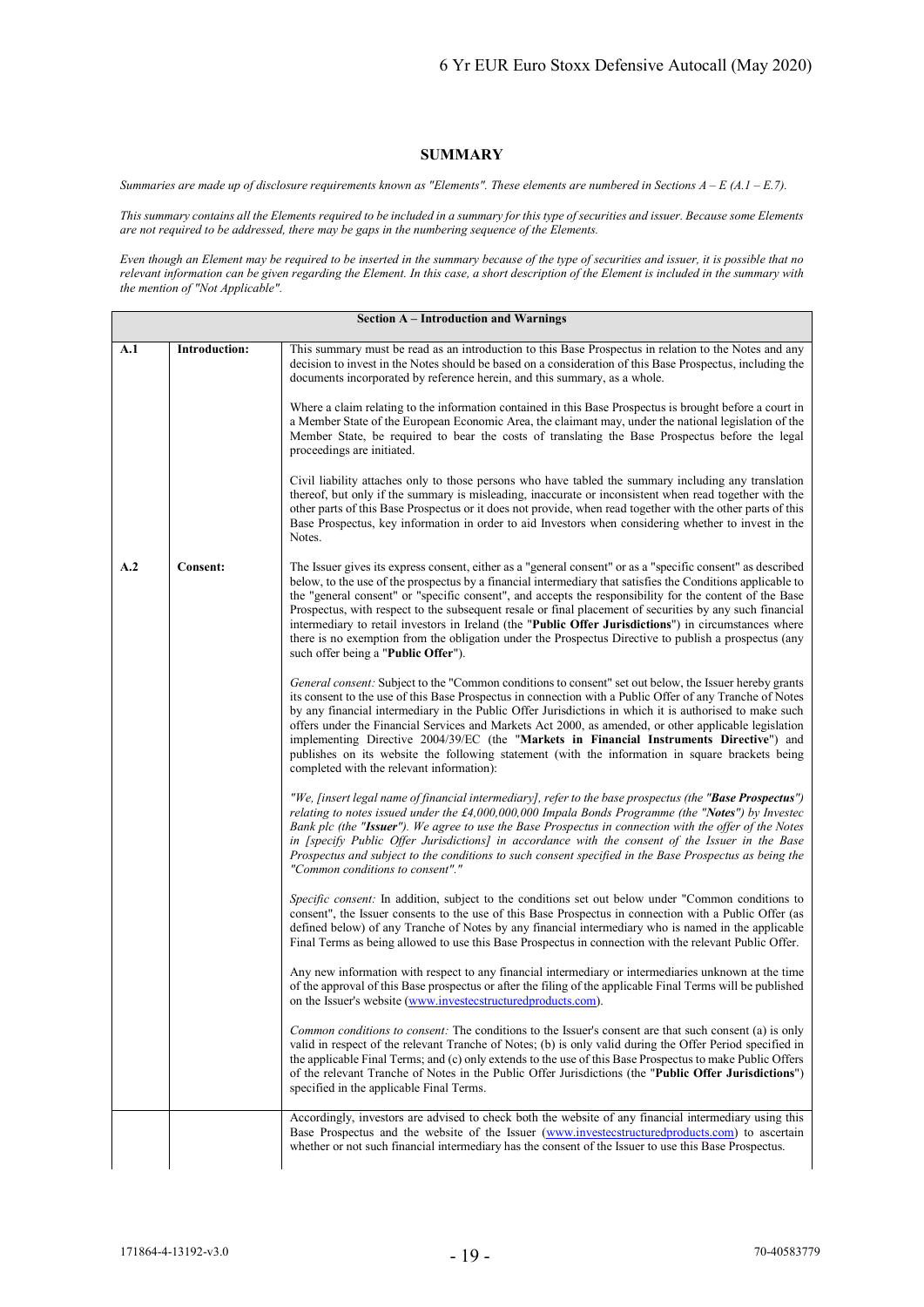|  | An investor intending to acquire or acquiring any Notes from an offeror other than the Issuer will do so,<br>and offers and sales of such Notes to an investor by such offeror will be made, in accordance with any<br>terms and conditions and other arrangements in place between such offeror and such investor including<br>as to price, allocations, expenses and settlement arrangements. |
|--|-------------------------------------------------------------------------------------------------------------------------------------------------------------------------------------------------------------------------------------------------------------------------------------------------------------------------------------------------------------------------------------------------|
|  | In the event of an offer of Notes being made by a financial intermediary, the financial intermediary will<br>provide to investors the terms and conditions of the offer at the time the offer is made.                                                                                                                                                                                          |

|             |                                                   |                                                                                                                                                                                                                                                                                                                                                                                                                                                                                                                                                                                                                                                                                                                                          | <b>Section B - Issuer</b> |              |                  |                  |                              |
|-------------|---------------------------------------------------|------------------------------------------------------------------------------------------------------------------------------------------------------------------------------------------------------------------------------------------------------------------------------------------------------------------------------------------------------------------------------------------------------------------------------------------------------------------------------------------------------------------------------------------------------------------------------------------------------------------------------------------------------------------------------------------------------------------------------------------|---------------------------|--------------|------------------|------------------|------------------------------|
| B.1         | Legal<br>and<br>commercial name<br>of the Issuer: | The legal name of the issuer is Investec Bank plc (the "Issuer").                                                                                                                                                                                                                                                                                                                                                                                                                                                                                                                                                                                                                                                                        |                           |              |                  |                  |                              |
| B.2         | <b>Domicile and legal</b><br>form of the Issuer:  | The Issuer is a public limited company registered in England and Wales under registration number<br>00489604. The liability of its members is limited.                                                                                                                                                                                                                                                                                                                                                                                                                                                                                                                                                                                   |                           |              |                  |                  |                              |
|             |                                                   | The Issuer was incorporated as a private limited company with limited liability on 20 December 1950<br>under the Companies Act 1948 and registered in England and Wales under registered number 00489604<br>with the name Edward Bates & Sons Limited. Since then it has undergone changes of name, eventually<br>re-registering under the Companies Act 1985 on 23 January 2009 as a public limited company and is<br>now incorporated under the name Investec Bank plc.                                                                                                                                                                                                                                                                |                           |              |                  |                  |                              |
|             |                                                   | The Issuer is subject to primary and secondary legislation relating to financial services and banking<br>regulation in the United Kingdom, including, <i>inter alia</i> , the Financial Services and Markets Act 2000,<br>for the purposes of which the Issuer is an authorised person carrying on the business of financial services<br>provision. In addition, as a public limited company, the Issuer is subject to the UK Companies Act 2006.                                                                                                                                                                                                                                                                                        |                           |              |                  |                  |                              |
| B.4b        | <b>Trends:</b>                                    | The Issuer, in its unaudited half yearly financial report for the six month period ended 30 September<br>2019, reported a decrease of 18.6% in adjusted operating profit to £113.161 million (September 2018:<br>£138.950 million). The balance sheet remains strong, supported by sound capital and liquidity ratios. At<br>30 September 2019, the Issuer had £6.5 billion of cash and near cash to support its activities, representing<br>47% of its customer deposits.                                                                                                                                                                                                                                                               |                           |              |                  |                  |                              |
|             |                                                   | Customer deposits have increased by 1.2% since 31 March 2019 to £13.7 billion at 30 September 2019.<br>The Issuer's loan to deposit ratio was 78.8% as at 30 September 2019 (March 2019: 77.7%). At 30<br>September 2019, the Issuer's total capital ratio was 17.1%, common equity tier 1 ratio was 11.6% and<br>its leverage ratio was 8.0%. These capital disclosures incorporate the deduction of foreseeable charges<br>and dividends as required by the Capital Requirements Regulation and European Banking Authority<br>technical standards. The credit loss ratio has decreased from 0.38% at 31 March 2019 to 0.28%. The<br>Issuer's gearing ratio remains low with total assets to equity at 10.2 times at 30 September 2019. |                           |              |                  |                  |                              |
| B.5         | The group:                                        | The Issuer is the main banking subsidiary of Investee plc, which is part of an international banking group<br>with operations in three principal markets: the United Kingdom and Europe, Asia/Australia and South<br>Africa. The Issuer also houses the Wealth & Investment business.                                                                                                                                                                                                                                                                                                                                                                                                                                                    |                           |              |                  |                  |                              |
| <b>B.9</b>  | <b>Profit Forecast:</b>                           | Not applicable.                                                                                                                                                                                                                                                                                                                                                                                                                                                                                                                                                                                                                                                                                                                          |                           |              |                  |                  |                              |
| B.10        | Audit<br><b>Report</b><br><b>Qualifications:</b>  | Not applicable. There are no qualifications in the audit reports on the audited, consolidated financial<br>statements of the Issuer and its subsidiary undertakings for the financial years ended 31 March 2018 or<br>31 March 2019.                                                                                                                                                                                                                                                                                                                                                                                                                                                                                                     |                           |              |                  |                  |                              |
| <b>B.12</b> | <b>Key</b><br>Financial<br><b>Information:</b>    | The selected financial information set out below has been extracted without material adjustment from<br>the audited consolidated financial statements of the Issuer for the years ended 31 March 2018 and 31<br>March 2019 and the unaudited half yearly financial report of the Issuer for the six month period ended<br>30 September 2018 and the six month period ended 30 September 2019.                                                                                                                                                                                                                                                                                                                                            |                           |              |                  |                  |                              |
|             |                                                   | <b>Six Months Ended</b><br><b>Year Ended</b><br><b>Financial features</b>                                                                                                                                                                                                                                                                                                                                                                                                                                                                                                                                                                                                                                                                |                           |              |                  |                  |                              |
|             |                                                   |                                                                                                                                                                                                                                                                                                                                                                                                                                                                                                                                                                                                                                                                                                                                          |                           | 30 September |                  |                  |                              |
|             |                                                   |                                                                                                                                                                                                                                                                                                                                                                                                                                                                                                                                                                                                                                                                                                                                          | 2019                      | 2018         | 31 March<br>2019 | 31 March<br>2018 | 1 April<br>2018 <sup>1</sup> |
|             |                                                   | Adjusted operating<br>profit <sup>2</sup>                                                                                                                                                                                                                                                                                                                                                                                                                                                                                                                                                                                                                                                                                                | 113,161                   | 138,950*     | 274,813*         | n/a              |                              |

<span id="page-19-0"></span>The Issuer adopted IFRS 9 on 1 April 2018. The 1 April 2018 balance sheet items are presented on an IFRS 9 basis and the comparatives as at 31 March 2018 on an IAS 39 basis.

<span id="page-19-1"></span> $2^2$  Adjusted operating profit is defined as Operating profit before acquired intangibles and strategic actions, and after earnings attributable to other non-controlling interests.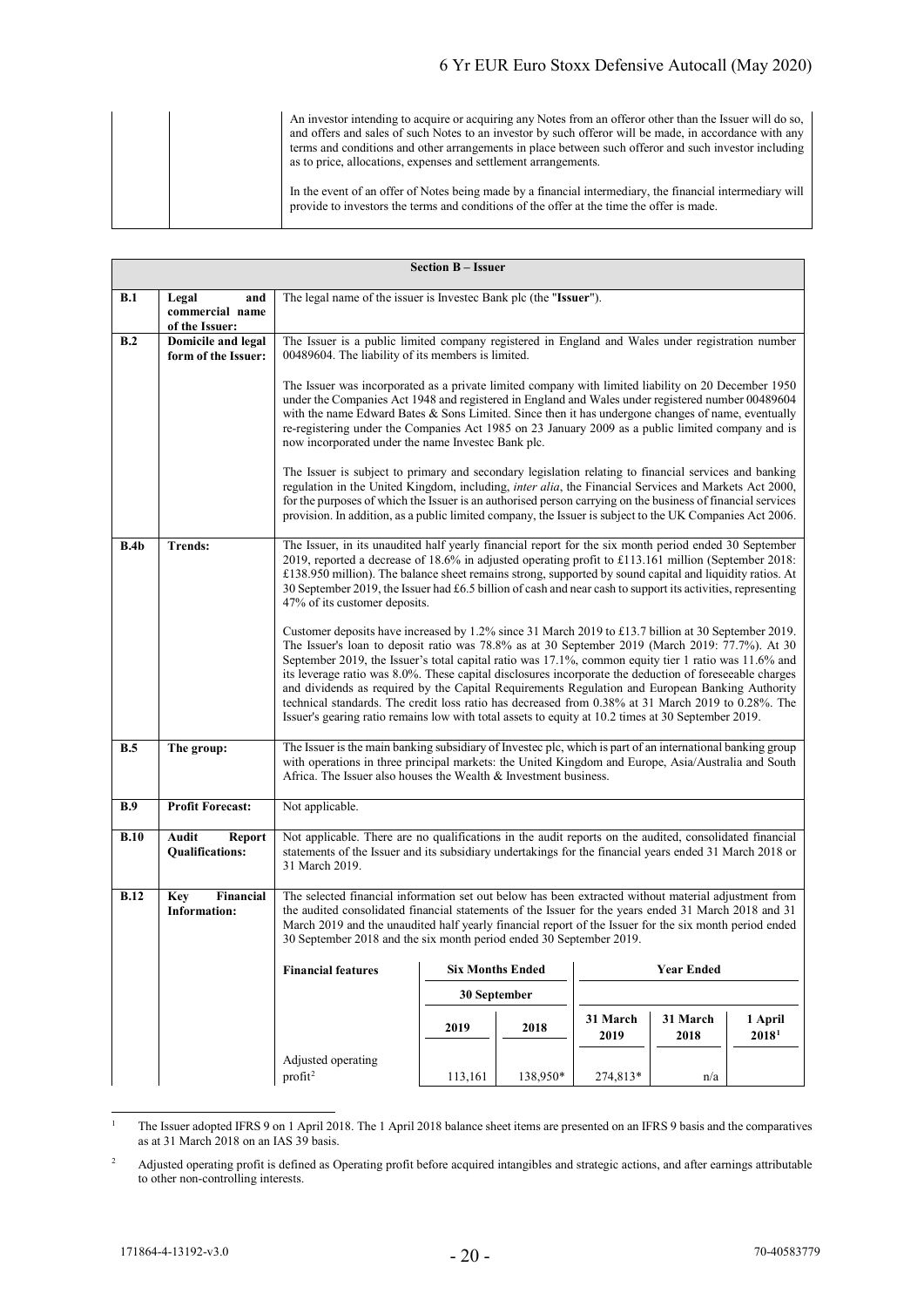|             |                                                           | amortisation of acquired<br>intangibles, non-<br>operating items, taxation<br>and after non-controlling<br>interests $(\text{\pounds}000)$<br>Earnings attributable to<br>ordinary shareholders                                                                                                                                                                                                                                                                                                                                                                                                                                                                                                                                                                                                                                                                                                                                                                                            | n/a             | n/a               | n/a                | 136,347         |            |
|-------------|-----------------------------------------------------------|--------------------------------------------------------------------------------------------------------------------------------------------------------------------------------------------------------------------------------------------------------------------------------------------------------------------------------------------------------------------------------------------------------------------------------------------------------------------------------------------------------------------------------------------------------------------------------------------------------------------------------------------------------------------------------------------------------------------------------------------------------------------------------------------------------------------------------------------------------------------------------------------------------------------------------------------------------------------------------------------|-----------------|-------------------|--------------------|-----------------|------------|
|             |                                                           | Costs to income ratio                                                                                                                                                                                                                                                                                                                                                                                                                                                                                                                                                                                                                                                                                                                                                                                                                                                                                                                                                                      | 60,690<br>74.8% | 97,724*<br>72.8%* | 161,917*<br>72.6%* | 97,841<br>76.7% |            |
|             |                                                           | Total capital resources                                                                                                                                                                                                                                                                                                                                                                                                                                                                                                                                                                                                                                                                                                                                                                                                                                                                                                                                                                    |                 |                   |                    |                 |            |
|             |                                                           | (including subordinated                                                                                                                                                                                                                                                                                                                                                                                                                                                                                                                                                                                                                                                                                                                                                                                                                                                                                                                                                                    |                 |                   |                    |                 |            |
|             |                                                           | liabilities) $(E'000)$                                                                                                                                                                                                                                                                                                                                                                                                                                                                                                                                                                                                                                                                                                                                                                                                                                                                                                                                                                     | 3,066,788       | 2,886,130         | 2,966,927          | 2,788,840       | 2,714,067  |
|             |                                                           | Total shareholders'<br>equity $(f000)$                                                                                                                                                                                                                                                                                                                                                                                                                                                                                                                                                                                                                                                                                                                                                                                                                                                                                                                                                     | 2,255,204       | 2,082,242         | 2,163,228          | 2,209,167       | 1,997,503  |
|             |                                                           | Total assets $(\text{\pounds}000)$                                                                                                                                                                                                                                                                                                                                                                                                                                                                                                                                                                                                                                                                                                                                                                                                                                                                                                                                                         | 23,000,166      | 21,162,620        | 22, 121, 020       | 20,097,225      | 20,028,309 |
|             |                                                           | Loans and advances to                                                                                                                                                                                                                                                                                                                                                                                                                                                                                                                                                                                                                                                                                                                                                                                                                                                                                                                                                                      |                 |                   |                    |                 |            |
|             |                                                           | customers $(\text{\pounds}000)$                                                                                                                                                                                                                                                                                                                                                                                                                                                                                                                                                                                                                                                                                                                                                                                                                                                                                                                                                            | 10,761,024      | 10,027,694        | 10,488,022         | 9,663,172       | 9,539,858  |
|             |                                                           | Customer accounts                                                                                                                                                                                                                                                                                                                                                                                                                                                                                                                                                                                                                                                                                                                                                                                                                                                                                                                                                                          |                 |                   |                    |                 |            |
|             |                                                           | (deposits) $(f000)$<br>Cash and near cash                                                                                                                                                                                                                                                                                                                                                                                                                                                                                                                                                                                                                                                                                                                                                                                                                                                                                                                                                  | 13,656,843      | 12,743,472        | 13,499,234         | 11,969,625      | 11,969,625 |
|             |                                                           | balances $(f\text{'mn})$                                                                                                                                                                                                                                                                                                                                                                                                                                                                                                                                                                                                                                                                                                                                                                                                                                                                                                                                                                   | 6,460           | 6,294             | 6,792              | 5,598           |            |
|             |                                                           | Funds under                                                                                                                                                                                                                                                                                                                                                                                                                                                                                                                                                                                                                                                                                                                                                                                                                                                                                                                                                                                |                 |                   |                    |                 |            |
|             |                                                           | management (£'mn)                                                                                                                                                                                                                                                                                                                                                                                                                                                                                                                                                                                                                                                                                                                                                                                                                                                                                                                                                                          | 41,539          | 39,710            | 39,482             | 37,276          |            |
|             |                                                           | Total capital ratio<br>Common equity tier 1                                                                                                                                                                                                                                                                                                                                                                                                                                                                                                                                                                                                                                                                                                                                                                                                                                                                                                                                                | 17.1%           | 16.8%             | 17.0%              | 16.5%           | 16.0%      |
|             |                                                           |                                                                                                                                                                                                                                                                                                                                                                                                                                                                                                                                                                                                                                                                                                                                                                                                                                                                                                                                                                                            | 11.6%           | 11.1%             | 11.2%              | 11.8%           | 11.3%      |
|             |                                                           | * The Issuer has restated certain financial information relating to the six months ended 30 September<br>2018 and the year ended 31 March 2019 to exclude the financial impact of certain strategic actions,<br>namely the closure and rundown of the Hong Kong direct investments business and other group<br>restructures, as detailed in the Issuer's 2019 interim report. The appearance of an asterisk (*) next to<br>any figure indicates that such financial information has been restated on this basis. Please note that<br>none of the financial information for March 2018 has been restated.<br>There has been no significant change in the financial or trading position of the Issuer and its consolidated<br>subsidiaries since 30 September 2019, being the end of the most recent financial period for which it has<br>published interim financial statements.<br>There has been no material adverse change in the prospects of the Issuer since the financial year ended |                 |                   |                    |                 |            |
|             |                                                           | 31 March 2019, the most recent financial year for which it has published audited financial statements.                                                                                                                                                                                                                                                                                                                                                                                                                                                                                                                                                                                                                                                                                                                                                                                                                                                                                     |                 |                   |                    |                 |            |
| <b>B.13</b> | <b>Recent Events:</b>                                     | Not Applicable. There have been no recent events particular to the Issuer which are to a material extent<br>relevant to the evaluation of its solvency.                                                                                                                                                                                                                                                                                                                                                                                                                                                                                                                                                                                                                                                                                                                                                                                                                                    |                 |                   |                    |                 |            |
| <b>B.14</b> | Dependence upon<br>entities<br>other<br>within the Group: | The Issuer's immediate parent undertaking is Invested 1 Limited. The Issuer's ultimate parent<br>undertaking and controlling party is Invested plc.                                                                                                                                                                                                                                                                                                                                                                                                                                                                                                                                                                                                                                                                                                                                                                                                                                        |                 |                   |                    |                 |            |
|             |                                                           | The Issuer and its subsidiaries form a UK-based group (the "Group"). The Issuer conducts part of its<br>business through its subsidiaries and is accordingly dependent upon those members of the Group. The<br>Issuer is not dependent on Invested plc.                                                                                                                                                                                                                                                                                                                                                                                                                                                                                                                                                                                                                                                                                                                                    |                 |                   |                    |                 |            |
| <b>B.15</b> | The<br>Issuer's<br>Principal                              | The principal business of the Issuer consists of Wealth & Investment and Specialist Banking.                                                                                                                                                                                                                                                                                                                                                                                                                                                                                                                                                                                                                                                                                                                                                                                                                                                                                               |                 |                   |                    |                 |            |
|             | <b>Activities:</b>                                        | The Issuer is an international, specialist banking group and wealth manager whose principal business<br>involves provision of a diverse range of financial services and products to a select client base in the<br>United Kingdom, Europe, Australia/Asia and certain other countries. As part of its business, the Issuer<br>provides investment management services to private clients, charities, intermediaries, pension schemes<br>and trusts as well as specialist banking services focusing on corporate and institutional banking, private<br>banking and investment activities.                                                                                                                                                                                                                                                                                                                                                                                                   |                 |                   |                    |                 |            |
| <b>B.16</b> | Controlling<br>Persons:                                   | The whole of the issued share capital of the Issuer is owned directly by Invested 1 Limited, the ultimate<br>parent undertaking and controlling party of which is Invested plc.                                                                                                                                                                                                                                                                                                                                                                                                                                                                                                                                                                                                                                                                                                                                                                                                            |                 |                   |                    |                 |            |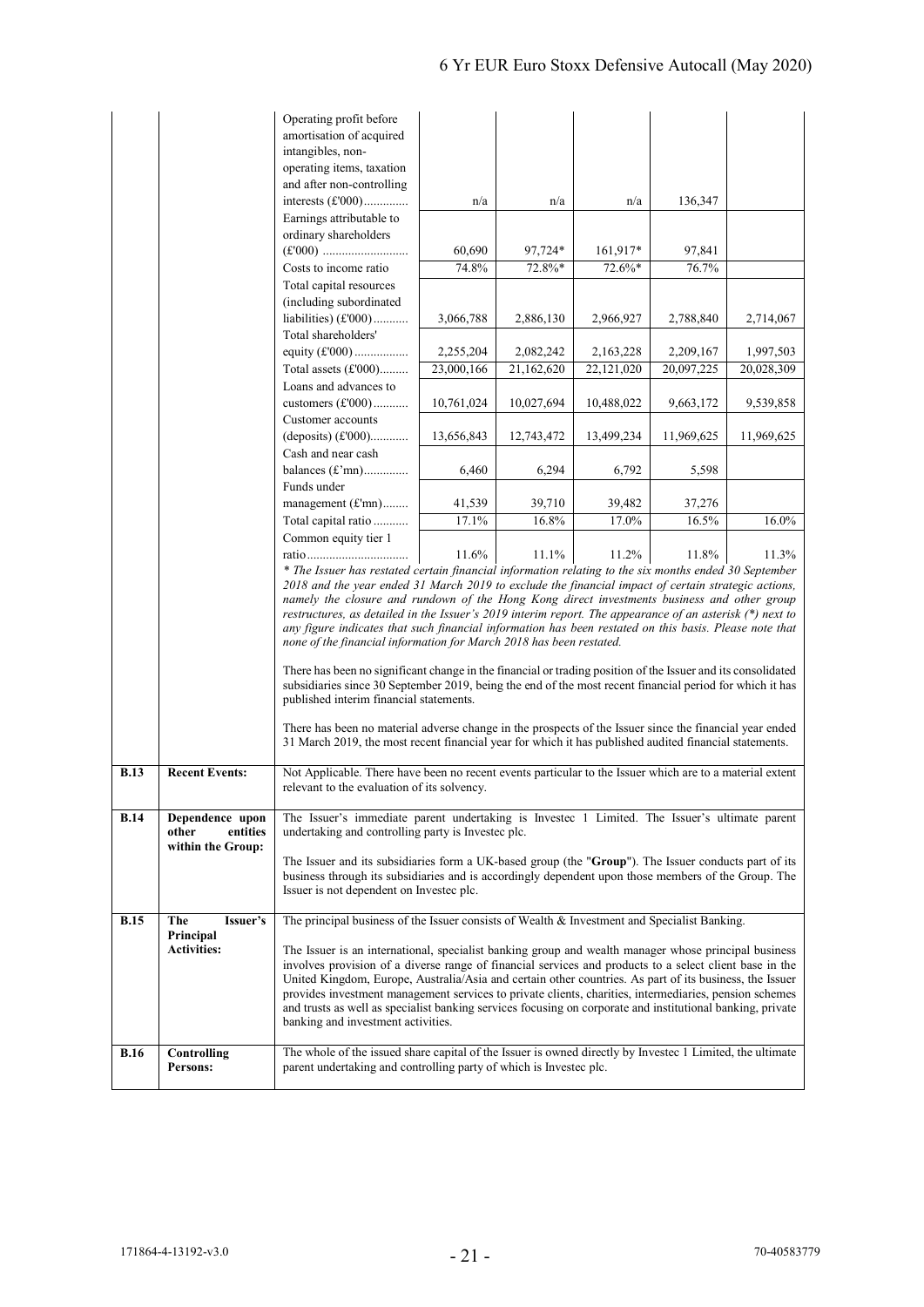| <b>B.17</b> | <b>Credit Ratings:</b>                                                                                                 | The long-term senior debt of the Issuer has a rating of BBB+ as rated by Fitch. This means that Fitch's<br>expectation of default risk is currently low and Fitch is of the opinion that the Issuer's capacity for<br>payment of financial commitments is considered adequate, but adverse business or economic conditions<br>are more likely to impair this capacity.                                                                                                                                                                                                                                                                                                                                                                                                   |  |  |  |
|-------------|------------------------------------------------------------------------------------------------------------------------|--------------------------------------------------------------------------------------------------------------------------------------------------------------------------------------------------------------------------------------------------------------------------------------------------------------------------------------------------------------------------------------------------------------------------------------------------------------------------------------------------------------------------------------------------------------------------------------------------------------------------------------------------------------------------------------------------------------------------------------------------------------------------|--|--|--|
|             |                                                                                                                        | The long-term senior debt of the Issuer has a rating of A1 as rated by Moody's. This means that Moody's<br>is of the opinion that the Issuer is considered upper-medium-grade and is subject to low credit risk.                                                                                                                                                                                                                                                                                                                                                                                                                                                                                                                                                         |  |  |  |
|             |                                                                                                                        | The long-term senior debt of the Issuer has a rating of BBB+ as rated by Global Credit Rating. This<br>means that Global Credit Rating is of the opinion that the Issuer has adequate protection factors and is<br>considered sufficient for prudent investment. However, there is considerable variability in risk during<br>economic cycles).                                                                                                                                                                                                                                                                                                                                                                                                                          |  |  |  |
|             |                                                                                                                        | The Notes to be issued have not been specifically rated.                                                                                                                                                                                                                                                                                                                                                                                                                                                                                                                                                                                                                                                                                                                 |  |  |  |
|             |                                                                                                                        | <b>Section C - Securities</b>                                                                                                                                                                                                                                                                                                                                                                                                                                                                                                                                                                                                                                                                                                                                            |  |  |  |
| C.1         | <b>Description</b><br>of<br>Type and Class of<br><b>Securities:</b>                                                    | Issuance in series: The Notes will be issued in series ("Series") which may comprise one or more<br>tranches ("Tranches") issued on different issue dates. The Notes of each tranche of the same series will<br>all be subject to identical terms, except for the issue dates and/or issue prices of the respective Tranches.                                                                                                                                                                                                                                                                                                                                                                                                                                            |  |  |  |
|             |                                                                                                                        | The Notes are issued as Series number 1113S, Tranche number 1.                                                                                                                                                                                                                                                                                                                                                                                                                                                                                                                                                                                                                                                                                                           |  |  |  |
|             |                                                                                                                        | Form of Notes: The applicable Final Terms will specify whether the relevant Notes will be issued in<br>bearer form ("Bearer Notes"), in certificated registered form ("Registered Notes"), in uncertificated<br>registered form (such Notes being recorded on a register as being held in uncertificated book-entry form)<br>("Uncertificated Registered Notes"), in uncertificated and dematerialised book-entry form Notes<br>cleared through Euroclear Sweden or Euroclear Finland (such Notes being "Nordic Notes"), or<br>uncertificated and dematerialised book-entry form and centralised with Monte Titoli S.p.A., pursuant to<br>Italian Legislative Decree dated 24 February 1998, No. 58, as amended and integrated by subsequent<br>implementing provisions. |  |  |  |
|             |                                                                                                                        | Registered Notes, Uncertificated Registered Notes, Nordic Notes and Italian Notes will not be<br>exchangeable for other forms of Notes and vice versa.                                                                                                                                                                                                                                                                                                                                                                                                                                                                                                                                                                                                                   |  |  |  |
|             |                                                                                                                        | The Notes are Bearer Notes.                                                                                                                                                                                                                                                                                                                                                                                                                                                                                                                                                                                                                                                                                                                                              |  |  |  |
|             |                                                                                                                        | <b>Security Identification Number(s):</b> The following security identification number(s) will be specified<br>in the Final Terms.                                                                                                                                                                                                                                                                                                                                                                                                                                                                                                                                                                                                                                       |  |  |  |
|             |                                                                                                                        | ISIN Code:<br>XS2177020034                                                                                                                                                                                                                                                                                                                                                                                                                                                                                                                                                                                                                                                                                                                                               |  |  |  |
|             |                                                                                                                        | Common Code:<br>217702003                                                                                                                                                                                                                                                                                                                                                                                                                                                                                                                                                                                                                                                                                                                                                |  |  |  |
|             |                                                                                                                        | Sedol:<br>Not Applicable                                                                                                                                                                                                                                                                                                                                                                                                                                                                                                                                                                                                                                                                                                                                                 |  |  |  |
| C.2         | Currency of the<br><b>Securities Issue:</b>                                                                            | Currency: Subject to any applicable legal or regulatory restrictions, the Notes may be issued in any<br>currency (the "Specified Currency").                                                                                                                                                                                                                                                                                                                                                                                                                                                                                                                                                                                                                             |  |  |  |
|             |                                                                                                                        | The Specified Currency of the Notes is EUR.                                                                                                                                                                                                                                                                                                                                                                                                                                                                                                                                                                                                                                                                                                                              |  |  |  |
| C.5         | Free<br><b>Transferability:</b>                                                                                        | The Notes are freely transferable. However, applicable securities laws in certain jurisdictions impose<br>restrictions on the offer and sale of the Notes and accordingly the Issuer and the dealers have agreed<br>restrictions on the offer, sale and delivery of the Notes in the United States, the European Economic<br>Area, Isle of Man, South Africa, Switzerland, Guernsey and Jersey, and such other restrictions as may<br>be required in connection with the offering and sale of a particular Tranche of Notes in order to comply<br>with relevant securities laws.                                                                                                                                                                                         |  |  |  |
| C.8         | The<br><b>Rights</b><br>Attaching<br>to the<br>Securities,<br>including Ranking<br>and Limitations to<br>those Rights: | Security: The Notes are secured (the "Secured Notes"). The Secured Notes constitute direct,<br>unconditional, unsubordinated secured obligations of the Issuer that will rank pari passu among<br>themselves. The Issuer will create security over a pool of collateral ("Collateral Pool") to secure a<br>specified portion (the "Secured Portion") of its obligations in respect of the Secured Notes. The<br>Collateral Pool secures more than one Series of Secured Notes.                                                                                                                                                                                                                                                                                           |  |  |  |
|             |                                                                                                                        | <b>Denomination:</b> The Notes will be issued in denominations of EUR 1,000.00 and integral multiples of<br>EUR 1.00 in excess thereof                                                                                                                                                                                                                                                                                                                                                                                                                                                                                                                                                                                                                                   |  |  |  |
|             |                                                                                                                        | Taxation: All payments in respect of the Notes will be made without deduction for or on account of<br>withholding taxes imposed by the United Kingdom unless such withholding or deduction is required by<br>law. In the event that any such deduction is made, the Issuer will not be required to pay any additional<br>amounts in respect of such withholding or deduction.                                                                                                                                                                                                                                                                                                                                                                                            |  |  |  |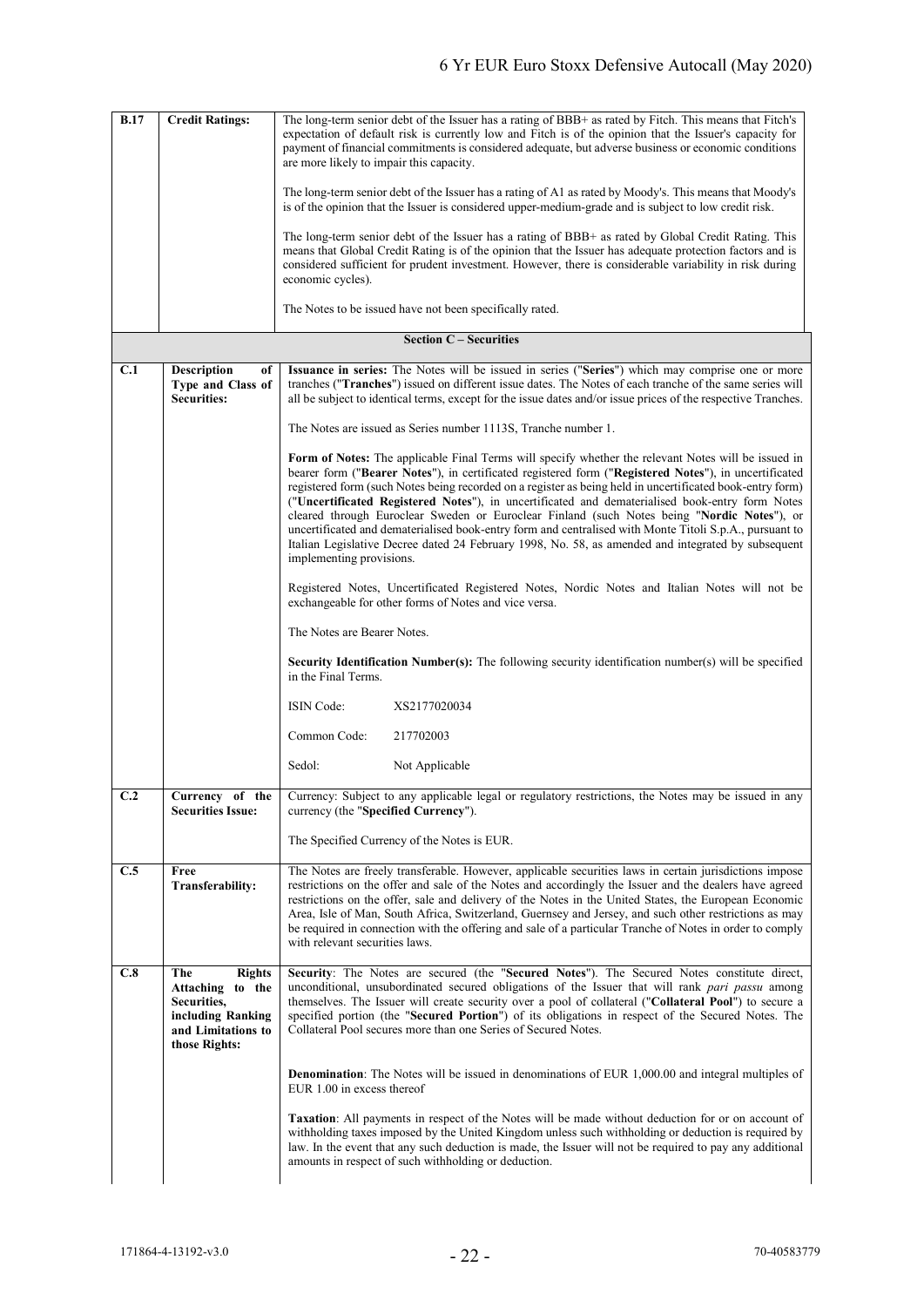|      |                                                                                                                                        | Governing Law: English law                                                                                                                                                                                                                                                                                                                                                                                                                                                                                                                                                                               |                                                  |                                                                                                                                                                                                                                                                                                                                                                                                                                                                                                                                                                                                                                                                                                                                                                                                                                                                                                                                                                       |                                                          |  |
|------|----------------------------------------------------------------------------------------------------------------------------------------|----------------------------------------------------------------------------------------------------------------------------------------------------------------------------------------------------------------------------------------------------------------------------------------------------------------------------------------------------------------------------------------------------------------------------------------------------------------------------------------------------------------------------------------------------------------------------------------------------------|--------------------------------------------------|-----------------------------------------------------------------------------------------------------------------------------------------------------------------------------------------------------------------------------------------------------------------------------------------------------------------------------------------------------------------------------------------------------------------------------------------------------------------------------------------------------------------------------------------------------------------------------------------------------------------------------------------------------------------------------------------------------------------------------------------------------------------------------------------------------------------------------------------------------------------------------------------------------------------------------------------------------------------------|----------------------------------------------------------|--|
| C.9  | <b>Rights</b><br>The<br>Attaching to the<br><b>Securities</b><br>(Continued),<br>Including<br>Information as to<br>Interest, Maturity, | Redemption of the Notes: The Notes cannot be redeemed prior to their stated maturity (other than in<br>specified instalments or upon the occurrence of an automatic early termination event, if applicable, or<br>for taxation reasons or an event of default) or, in the case of Notes linked to one or more Reference<br>Entities, if any such Reference Entity becomes subject to a CDS event (broadly speaking, becomes<br>insolvent, fails to pay amounts due on obligations or is subject to a restructuring of debt obligations in a<br>manner that is detrimental to creditors) (a "CDS Event"). |                                                  |                                                                                                                                                                                                                                                                                                                                                                                                                                                                                                                                                                                                                                                                                                                                                                                                                                                                                                                                                                       |                                                          |  |
|      | Yield<br>and<br>the<br>Representative of                                                                                               | <b>Interest:</b> The Notes are non-interest bearing.                                                                                                                                                                                                                                                                                                                                                                                                                                                                                                                                                     |                                                  |                                                                                                                                                                                                                                                                                                                                                                                                                                                                                                                                                                                                                                                                                                                                                                                                                                                                                                                                                                       |                                                          |  |
|      | the Holders:                                                                                                                           | <b>Payments of Principal:</b> Payments of principal in respect of Notes will be calculated by reference to an<br>underlying asset (as further described in C.20 ( <i>Type of the underlying</i> ) (the "Underlying").                                                                                                                                                                                                                                                                                                                                                                                    |                                                  |                                                                                                                                                                                                                                                                                                                                                                                                                                                                                                                                                                                                                                                                                                                                                                                                                                                                                                                                                                       |                                                          |  |
|      |                                                                                                                                        | <b>Noteholder Representative</b>                                                                                                                                                                                                                                                                                                                                                                                                                                                                                                                                                                         |                                                  |                                                                                                                                                                                                                                                                                                                                                                                                                                                                                                                                                                                                                                                                                                                                                                                                                                                                                                                                                                       |                                                          |  |
|      |                                                                                                                                        | Deutsche Trustee Company Limited (the "Trustee") has entered into a trust deed with the Issuer in<br>connection with the Programme, under which it has agreed to act as trustee for the Noteholders.                                                                                                                                                                                                                                                                                                                                                                                                     |                                                  |                                                                                                                                                                                                                                                                                                                                                                                                                                                                                                                                                                                                                                                                                                                                                                                                                                                                                                                                                                       |                                                          |  |
| C.10 | <b>Derivative</b><br><b>Components</b><br>relating<br>the<br>to<br>coupon:                                                             | Not Applicable                                                                                                                                                                                                                                                                                                                                                                                                                                                                                                                                                                                           |                                                  |                                                                                                                                                                                                                                                                                                                                                                                                                                                                                                                                                                                                                                                                                                                                                                                                                                                                                                                                                                       |                                                          |  |
| C.11 | Listing<br>and<br>Trading:                                                                                                             |                                                                                                                                                                                                                                                                                                                                                                                                                                                                                                                                                                                                          |                                                  | This document has been approved by the Central Bank of Ireland as a base prospectus in compliance<br>with the Prospectus Directive and relevant implementing measures in Ireland for the purpose of giving<br>information with regard to the Notes issued under the Programme described in this Base Prospectus<br>during the period of twelve months after the date hereof. Application has also been made for the Notes<br>to be admitted during the twelve months after the date hereof to listing on the Official List and to trading<br>on the regulated market (for the purposes of EU Directive 2014/65/EU ("MiFID II")) (the "Regulated<br>Market") of the Irish Stock Exchange plc (trading as Euronext Dublin) (the "Euronext Dublin").<br>Application will be made for the Notes to be admitted to listing on the Official List of the Euronext<br>Dublin and to trading on the Regulated Market of Euronext Dublin effective on or around the Issue Date. |                                                          |  |
| C.15 | Effect of value of                                                                                                                     | The return on the Notes is linked to the performance of an underlying instrument (being the Euro                                                                                                                                                                                                                                                                                                                                                                                                                                                                                                         |                                                  |                                                                                                                                                                                                                                                                                                                                                                                                                                                                                                                                                                                                                                                                                                                                                                                                                                                                                                                                                                       |                                                          |  |
|      | underlying<br>instruments:                                                                                                             | $STOXX@50$ Index (the "Underlying")). The value of the Underlying is used to calculate the redemption<br>price of the Notes and accordingly affects the return (if any) on the Notes:                                                                                                                                                                                                                                                                                                                                                                                                                    |                                                  |                                                                                                                                                                                                                                                                                                                                                                                                                                                                                                                                                                                                                                                                                                                                                                                                                                                                                                                                                                       |                                                          |  |
|      |                                                                                                                                        | <b>Automatic Early Redemption</b>                                                                                                                                                                                                                                                                                                                                                                                                                                                                                                                                                                        |                                                  |                                                                                                                                                                                                                                                                                                                                                                                                                                                                                                                                                                                                                                                                                                                                                                                                                                                                                                                                                                       |                                                          |  |
|      |                                                                                                                                        | If on one of the dates specified below (the "Automatic Early Redemption Valuation Date") the<br>performance of the Underlying is greater than the threshold level, price or value specified (the<br>"Automatic Early Redemption Threshold"), the Notes will be redeemed at the amount specified below<br>(the "Automatic Early Redemption Amount") on a date prior to maturity (the "Automatic Early<br><b>Redemption Date "):</b>                                                                                                                                                                       |                                                  |                                                                                                                                                                                                                                                                                                                                                                                                                                                                                                                                                                                                                                                                                                                                                                                                                                                                                                                                                                       |                                                          |  |
|      |                                                                                                                                        | Automatic<br>Early<br>Redemption<br>Valuation Date*                                                                                                                                                                                                                                                                                                                                                                                                                                                                                                                                                      | <b>Automatic Early</b><br><b>Redemption Date</b> | <b>Automatic Early</b><br><b>Redemption Amount</b>                                                                                                                                                                                                                                                                                                                                                                                                                                                                                                                                                                                                                                                                                                                                                                                                                                                                                                                    | <b>Automatic Early</b><br>Redemption<br><b>Threshold</b> |  |
|      |                                                                                                                                        | 28 June 2021                                                                                                                                                                                                                                                                                                                                                                                                                                                                                                                                                                                             | 12 July 2021                                     | 105.00 per cent. of Issue<br>Price                                                                                                                                                                                                                                                                                                                                                                                                                                                                                                                                                                                                                                                                                                                                                                                                                                                                                                                                    | 95 per cent. of Initial<br>Index Level                   |  |
|      |                                                                                                                                        | 27 June 2022                                                                                                                                                                                                                                                                                                                                                                                                                                                                                                                                                                                             | 11 July 2022                                     | 110.00 per cent. of Issue<br>Price                                                                                                                                                                                                                                                                                                                                                                                                                                                                                                                                                                                                                                                                                                                                                                                                                                                                                                                                    | 95 per cent. of Initial<br><b>Index Level</b>            |  |
|      |                                                                                                                                        | 26 June 2023                                                                                                                                                                                                                                                                                                                                                                                                                                                                                                                                                                                             | 10 July 2023                                     | 115.00 per cent. of Issue<br>Price                                                                                                                                                                                                                                                                                                                                                                                                                                                                                                                                                                                                                                                                                                                                                                                                                                                                                                                                    | 95 per cent. of Initial<br><b>Index Level</b>            |  |
|      |                                                                                                                                        | 26 June 2024                                                                                                                                                                                                                                                                                                                                                                                                                                                                                                                                                                                             | 10 July 2024                                     | 120.00 per cent. of Issue<br>Price                                                                                                                                                                                                                                                                                                                                                                                                                                                                                                                                                                                                                                                                                                                                                                                                                                                                                                                                    | 95 per cent. of Initial<br>Index Level                   |  |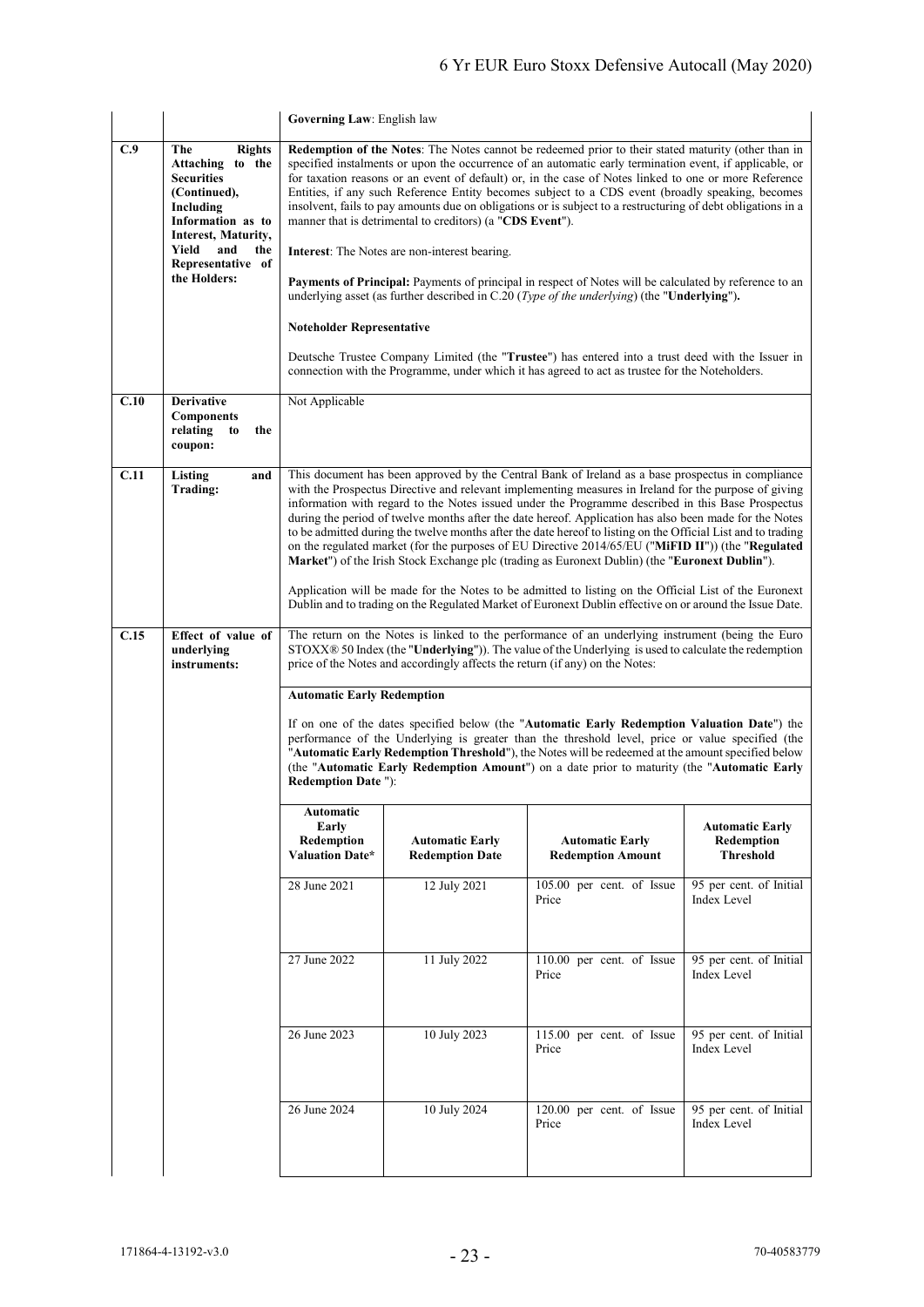|      |                                     |    | 26 June 2025                                                                                                                                                                                                                                         | 10 July 2025                                                            | 125.00 per cent. of Issue<br>Price                                                                                                                                                                                                                                                                                                                                                                                                          | 95 per cent. of Initial<br>Index Level |
|------|-------------------------------------|----|------------------------------------------------------------------------------------------------------------------------------------------------------------------------------------------------------------------------------------------------------|-------------------------------------------------------------------------|---------------------------------------------------------------------------------------------------------------------------------------------------------------------------------------------------------------------------------------------------------------------------------------------------------------------------------------------------------------------------------------------------------------------------------------------|----------------------------------------|
|      |                                     |    |                                                                                                                                                                                                                                                      |                                                                         |                                                                                                                                                                                                                                                                                                                                                                                                                                             |                                        |
|      |                                     |    | *Provided that if the Automatic Early Redemption Valuation Date is not a Scheduled Trading Day, the<br>immediately preceding Scheduled Trading Day shall be the Automatic Early Redemption Valuation<br>Date.                                        |                                                                         |                                                                                                                                                                                                                                                                                                                                                                                                                                             |                                        |
|      |                                     |    | <b>Credit Linkage</b>                                                                                                                                                                                                                                |                                                                         |                                                                                                                                                                                                                                                                                                                                                                                                                                             |                                        |
|      |                                     |    | The Notes are "Credit Linked Notes", 100% per cent. of which are linked to the credit of the "Reference"<br>Entity" described below.                                                                                                                 |                                                                         |                                                                                                                                                                                                                                                                                                                                                                                                                                             |                                        |
|      |                                     |    | The market price or value of the Notes at any times is expected to be affected by changes in the value of<br>the Underlying and the likelihood of the occurrence of a CDS Event in relation to the Reference Entity<br>(as further described below). |                                                                         |                                                                                                                                                                                                                                                                                                                                                                                                                                             |                                        |
|      |                                     |    | The Reference Entity on the Issue Date will be HSBC Bank plc.                                                                                                                                                                                        |                                                                         |                                                                                                                                                                                                                                                                                                                                                                                                                                             |                                        |
|      |                                     |    | The portion of the Notes which is credit linked is the "Credit Linked Portion". The Credit Linked Notes<br>are "Single Name CLNs" to which the "ISDA" Credit Linkage provisions apply.                                                               |                                                                         |                                                                                                                                                                                                                                                                                                                                                                                                                                             |                                        |
|      |                                     |    | Bank plc: ISIN XS2178460999.                                                                                                                                                                                                                         |                                                                         | If the Reference Entity becomes subject to a CDS Event, the value of the Notes will be linked to a rate<br>determined by reference to the market value of a specified debt obligation of the Reference Entity (being<br>the "Reference Obligation" in respect of the relevant Reference Entity). The Reference Obligation in<br>relation to the Reference Entity to which the Note is linked is Senior debt obligations issued by HSBC      |                                        |
| C.16 | <b>Expiration</b><br>maturity date: | or |                                                                                                                                                                                                                                                      | The Maturity Date of the Notes is 10 July 2026.                         |                                                                                                                                                                                                                                                                                                                                                                                                                                             |                                        |
| C.17 | Settlement<br>procedure:            |    | The Notes will be cash-settled.                                                                                                                                                                                                                      |                                                                         |                                                                                                                                                                                                                                                                                                                                                                                                                                             |                                        |
| C.18 | Return<br>securities:               | on |                                                                                                                                                                                                                                                      | Series 1113S are Kick Out Notes with Capital at Risk.                   |                                                                                                                                                                                                                                                                                                                                                                                                                                             |                                        |
|      |                                     |    | <b>Capital at Risk</b>                                                                                                                                                                                                                               |                                                                         |                                                                                                                                                                                                                                                                                                                                                                                                                                             |                                        |
|      |                                     |    | The Notes have capital at risk.                                                                                                                                                                                                                      |                                                                         |                                                                                                                                                                                                                                                                                                                                                                                                                                             |                                        |
|      |                                     |    |                                                                                                                                                                                                                                                      | Redemption Amount payable on the Notes                                  |                                                                                                                                                                                                                                                                                                                                                                                                                                             |                                        |
|      |                                     |    | Underlying.                                                                                                                                                                                                                                          |                                                                         | The Notes are Index Linked Notes, the redemption amount in respect of which is linked to the                                                                                                                                                                                                                                                                                                                                                |                                        |
|      |                                     |    | shares).                                                                                                                                                                                                                                             |                                                                         | The calculations which are required to be made to calculate the amounts payable in relation to each type<br>of Note will be based on the level, price or value (as applicable) of the relevant Underlying at certain<br>specified times, where the "level" is in respect of an index, a basket of indices, or an inflation index,<br>"price" is in respect of a share (or ETF share) or "value" is in respect of a basket of shares (or ETF |                                        |
|      |                                     |    |                                                                                                                                                                                                                                                      |                                                                         | Redemption provisions in respect of Kick Out Notes with Capital at Risk:                                                                                                                                                                                                                                                                                                                                                                    |                                        |
|      |                                     |    | <b>Automatic Early Redemption</b>                                                                                                                                                                                                                    |                                                                         |                                                                                                                                                                                                                                                                                                                                                                                                                                             |                                        |
|      |                                     |    | of underlying instruments).                                                                                                                                                                                                                          |                                                                         | The Notes may mature early (kick out) on a certain date or dates specified in the Final Terms, depending<br>on the level of the Underlying on specified valuation dates, as further described in C.15 ( <i>Effect of value</i>                                                                                                                                                                                                              |                                        |
|      |                                     |    |                                                                                                                                                                                                                                                      | described in C.15 ( <i>Effect of value of underlying instruments</i> ). | If the Notes kick out early an investor will receive the relevant Automatic Early Redemption Amount                                                                                                                                                                                                                                                                                                                                         |                                        |
|      |                                     |    | Final Redemption Amount                                                                                                                                                                                                                              |                                                                         |                                                                                                                                                                                                                                                                                                                                                                                                                                             |                                        |
|      |                                     |    |                                                                                                                                                                                                                                                      |                                                                         | If there has been no kick out, the return on the Notes at maturity will be based on the final level of the<br>Underlying as described in C.19 ( <i>Exercise price or final reference price of the underlying</i> )). In certain<br>circumstances this may result in the investor receiving an amount less than their initial investment.                                                                                                    |                                        |
|      |                                     |    | Scenario $A-U$ pside Return                                                                                                                                                                                                                          |                                                                         |                                                                                                                                                                                                                                                                                                                                                                                                                                             |                                        |
|      |                                     |    |                                                                                                                                                                                                                                                      |                                                                         | If at maturity the final level of the Underlying (the "Final Level") is greater than a specified percentage<br>of the initial level (the "Initial Level"), an investor will receive an "Upside Return" being a cash amount                                                                                                                                                                                                                  |                                        |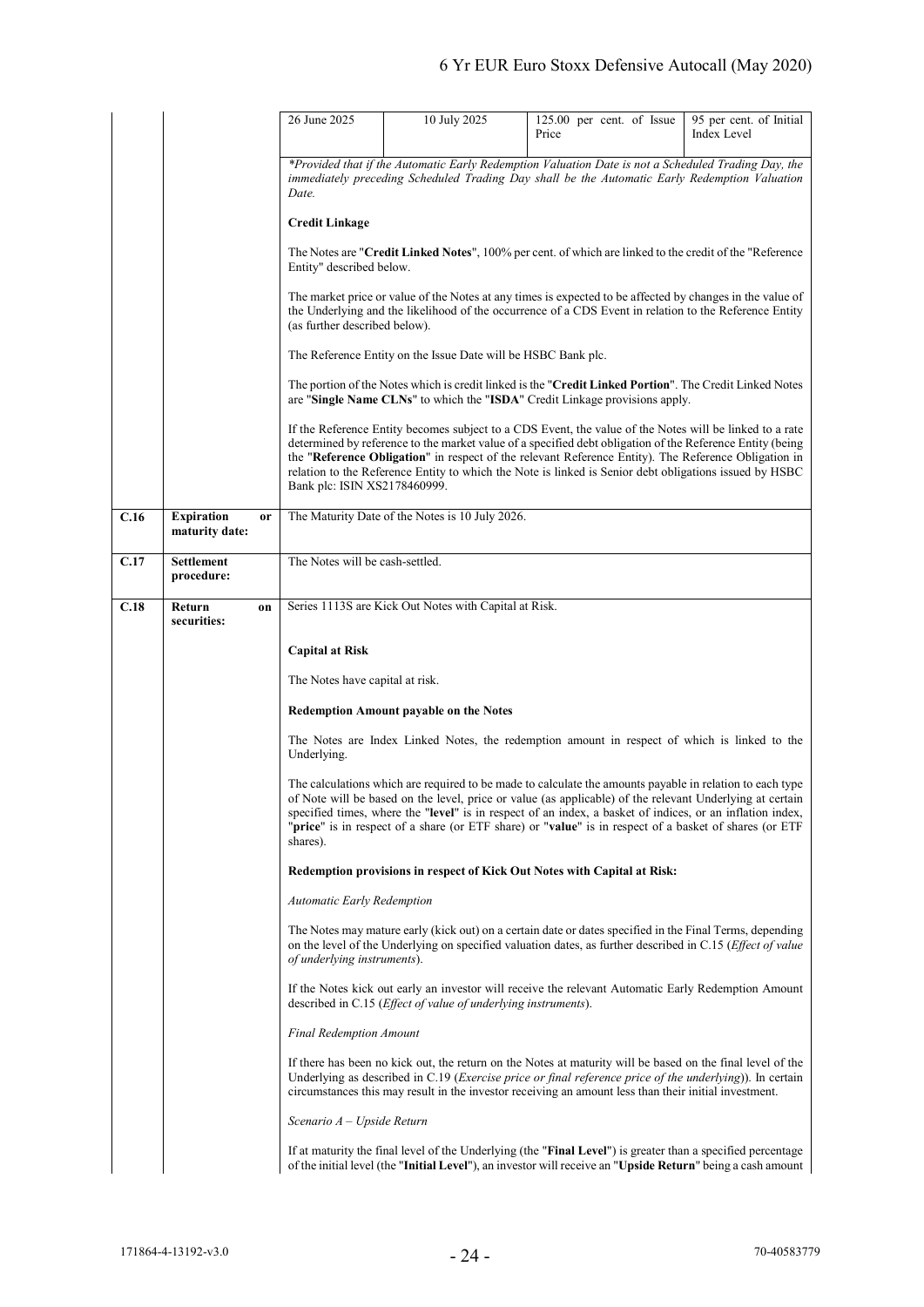|      |                                         | equal to their initial investment amount multiplied by a percentage based on the difference between a<br>specified percentage of the Initial Level and the Final Level.                                                                                                                                                                       |
|------|-----------------------------------------|-----------------------------------------------------------------------------------------------------------------------------------------------------------------------------------------------------------------------------------------------------------------------------------------------------------------------------------------------|
|      |                                         | Scenario $B$ – Return of Initial Investment                                                                                                                                                                                                                                                                                                   |
|      |                                         | If at maturity the Final Level is less than or equal to a specified percentage of the Initial Level and the<br><b>Barrier Condition</b> * is satisfied, an investor will receive a cash amount equal to their initial investment<br>with no additional return.                                                                                |
|      |                                         | Scenario C- Loss of Investment                                                                                                                                                                                                                                                                                                                |
|      |                                         | If at maturity the Final Level is less than or equal to a specified percentage of the Initial Level and the<br>Barrier Condition is not satisfied, an investor will receive a cash amount equal to their initial investment<br>reduced by a percentage linked to any decline in performance between the Initial Level and the Final<br>Level. |
|      |                                         | *The "Barrier Condition" is satisfied where the level of the Underlying is greater than or equal to a<br>specified percentage of the initial level of the Underlying at the Valuation Time on each day during the<br>period specified in the applicable Final Terms.                                                                          |
| C.19 | Exercise price or<br>reference<br>final | The determination of the performance of the Underlying and the redemption price will be carried out by<br>the Calculation Agent, being Invested Bank plc.                                                                                                                                                                                     |
|      | of<br>price<br>the<br>underlying:       |                                                                                                                                                                                                                                                                                                                                               |
|      |                                         | The Initial Level will be the closing level of Underlying as at the Valuation Time on the Strike Date.                                                                                                                                                                                                                                        |
|      |                                         | The level of the Underlying used to determine whether an automatic early redemption event has occurred<br>will be the level of the Underlying as at the Valuation Time on the relevant automatic early redemption<br>valuation date.                                                                                                          |
|      |                                         | The Final Level will be the closing level of the Underlying as at the Valuation Time on the Final<br>Valuation Redemption Date.                                                                                                                                                                                                               |
|      |                                         | The determination of the market value of the relevant Reference Obligation following the occurrence of<br>a CDS Event relating to the Reference Entity and the redemption amount of the Notes will be carried out<br>by the Calculation Agent.                                                                                                |
| C.20 | of<br><b>Type</b><br>the<br>underlying: | The Notes are linked to an underlying instrument as further described in C.15 ( <i>Effect of value of</i><br>underlying instruments) (the "Underlying").                                                                                                                                                                                      |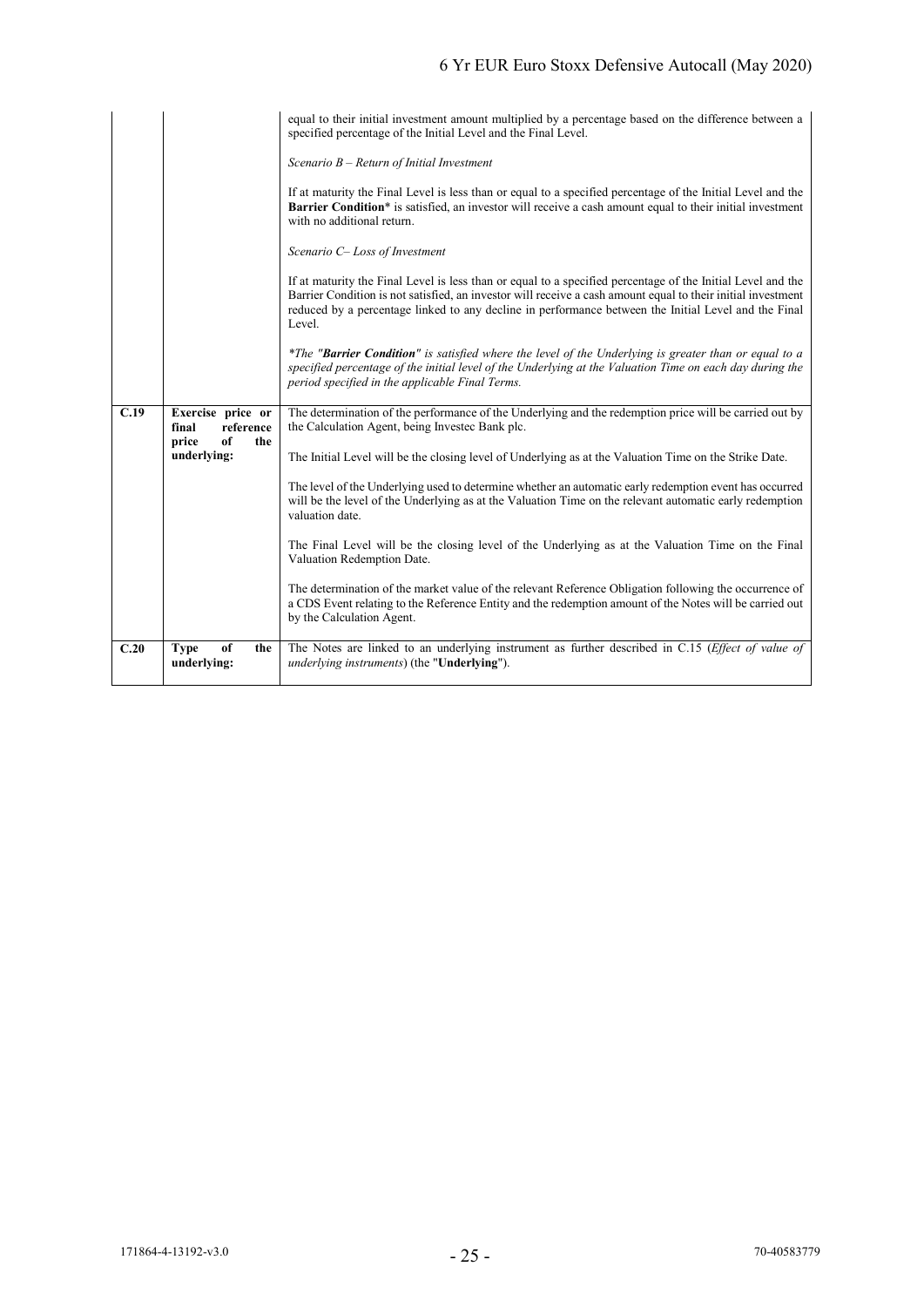| <b>Section D - Risks</b> |                                      |                                                                                                                                                                                                                                                                                                                                                                                                                                                                                                                                                                                                                                                                                                              |  |
|--------------------------|--------------------------------------|--------------------------------------------------------------------------------------------------------------------------------------------------------------------------------------------------------------------------------------------------------------------------------------------------------------------------------------------------------------------------------------------------------------------------------------------------------------------------------------------------------------------------------------------------------------------------------------------------------------------------------------------------------------------------------------------------------------|--|
| D.2                      | Risks specific to<br>the issuer:     | In relation to Public Offers of the Notes, the Notes are designed for investors who are or have<br>access to a suitably qualified independent financial adviser or who have engaged a suitably<br>qualified discretionary investment manager, in order to understand the characteristics and risks<br>associated with structured financial products.                                                                                                                                                                                                                                                                                                                                                         |  |
|                          |                                      | The following are the key risks applicable to the Issuer:                                                                                                                                                                                                                                                                                                                                                                                                                                                                                                                                                                                                                                                    |  |
|                          |                                      | Market risks, business and general macro-economic conditions and fluctuations as well as volatility<br>in the global financial markets could adversely affect the Issuer's business in many ways.                                                                                                                                                                                                                                                                                                                                                                                                                                                                                                            |  |
|                          |                                      | The Issuer is subject to risks arising from general macro-economic conditions in the countries in which<br>it operates, including in particular the UK, Europe, Asia and Australia, as well as global economic<br>conditions.                                                                                                                                                                                                                                                                                                                                                                                                                                                                                |  |
|                          |                                      | The Issuer is subject to risks concerning customer and counterparty credit quality.                                                                                                                                                                                                                                                                                                                                                                                                                                                                                                                                                                                                                          |  |
|                          |                                      | Credit and counterparty risk is defined as the risk arising from an obligor's (typically a client's or<br>counterparty's) failure to meet the terms of any agreement. Credit and counterparty risk arises when<br>funds are extended, committed, invested, or otherwise exposed through contractual agreements,<br>whether reflected on- or off-balance sheet.                                                                                                                                                                                                                                                                                                                                               |  |
|                          |                                      | The Issuer's credit risk arises primarily in relation to its Specialist Banking business, through which it<br>offers products such as private client mortgages and specialised lending to high income professionals<br>and high net worth individuals and a range of lending products to corporate clients, including corporate<br>loans, asset based lending, fund finance, asset finance, acquisition finance, power and infrastructure<br>finance, resource finance and corporate debt securities. Within its Wealth & Investment business, the<br>Issuer is subject to relatively limited settlement risk which can arise due to undertaking transactions in<br>an agency capacity on behalf of clients. |  |
|                          |                                      | In accordance with policies overseen by its Central Credit Management department, the Issuer makes<br>provision for specific impairments and calculates the appropriate level of portfolio impairments in<br>relation to the credit and counterparty risk to which it is subject.                                                                                                                                                                                                                                                                                                                                                                                                                            |  |
|                          |                                      | Increased credit and counterparty risk could have a material adverse impact on the Issuer's business,<br>results of operations, financial condition and prospects.                                                                                                                                                                                                                                                                                                                                                                                                                                                                                                                                           |  |
|                          |                                      | The Issuer is subject to liquidity risk, which may impair its ability to fund its operations.                                                                                                                                                                                                                                                                                                                                                                                                                                                                                                                                                                                                                |  |
|                          |                                      | Liquidity risk is the risk that the Issuer has insufficient capacity to fund increases in its assets, or that<br>it is unable to meet its payment obligations as they fall due, without incurring unacceptable losses.<br>This includes repaying depositors and repayments of wholesale debt. This risk is inherent in all<br>banking operations and can be impacted by a range of institution-specific and market-wide events.                                                                                                                                                                                                                                                                              |  |
|                          |                                      | The Issuer may have insufficient capital in the future and may be unable to secure additional<br>financing when it is required.                                                                                                                                                                                                                                                                                                                                                                                                                                                                                                                                                                              |  |
|                          |                                      | The prudential regulatory capital requirements applicable to banks have increased significantly over<br>the last decade, largely in response to the financial crisis that commenced in 2008 but also as a result<br>of continuing work undertaken by regulatory bodies in the financial sector subject to certain global<br>and national mandates. These prudential requirements are likely to increase further in the short term,<br>not least in connection with ongoing implementation issues, and it is possible that further regulatory<br>changes may be implemented in this area in any event.                                                                                                        |  |
|                          |                                      | If the Issuer fails to meet its minimum regulatory capital or liquidity requirements, it may be subject<br>to administrative actions or sanctions. In addition, a shortage of capital or liquidity could affect the<br>Issuer's ability to pay liabilities as they fall due, pay future dividends and distributions, and could<br>affect the implementation of its business strategy, impacting future growth potential.                                                                                                                                                                                                                                                                                     |  |
| D.3                      | Risks specific to<br>the securities: | Series 1113S are Kick Out Notes with Capital at Risk, the return on which are linked to the Underlying.                                                                                                                                                                                                                                                                                                                                                                                                                                                                                                                                                                                                      |  |
|                          |                                      | The following are the key risks applicable to the Notes:                                                                                                                                                                                                                                                                                                                                                                                                                                                                                                                                                                                                                                                     |  |
|                          |                                      | Capital at Risk: Kick Out Notes with Capital at Risk are not capital protected.                                                                                                                                                                                                                                                                                                                                                                                                                                                                                                                                                                                                                              |  |
|                          |                                      | The value of the Notes issuable under the Programme prior to maturity depends on a number of factors<br>including the performance of the applicable Underlying. A deterioration in the performance of the<br>Underlying may result in a total or partial loss of the investor's investment in the Notes.                                                                                                                                                                                                                                                                                                                                                                                                     |  |
|                          |                                      | As such Notes are not capital protected, there is no guarantee that the return on such a Note will be<br>greater than or equal to the amount invested in the Notes initially or that an investor's initial investment                                                                                                                                                                                                                                                                                                                                                                                                                                                                                        |  |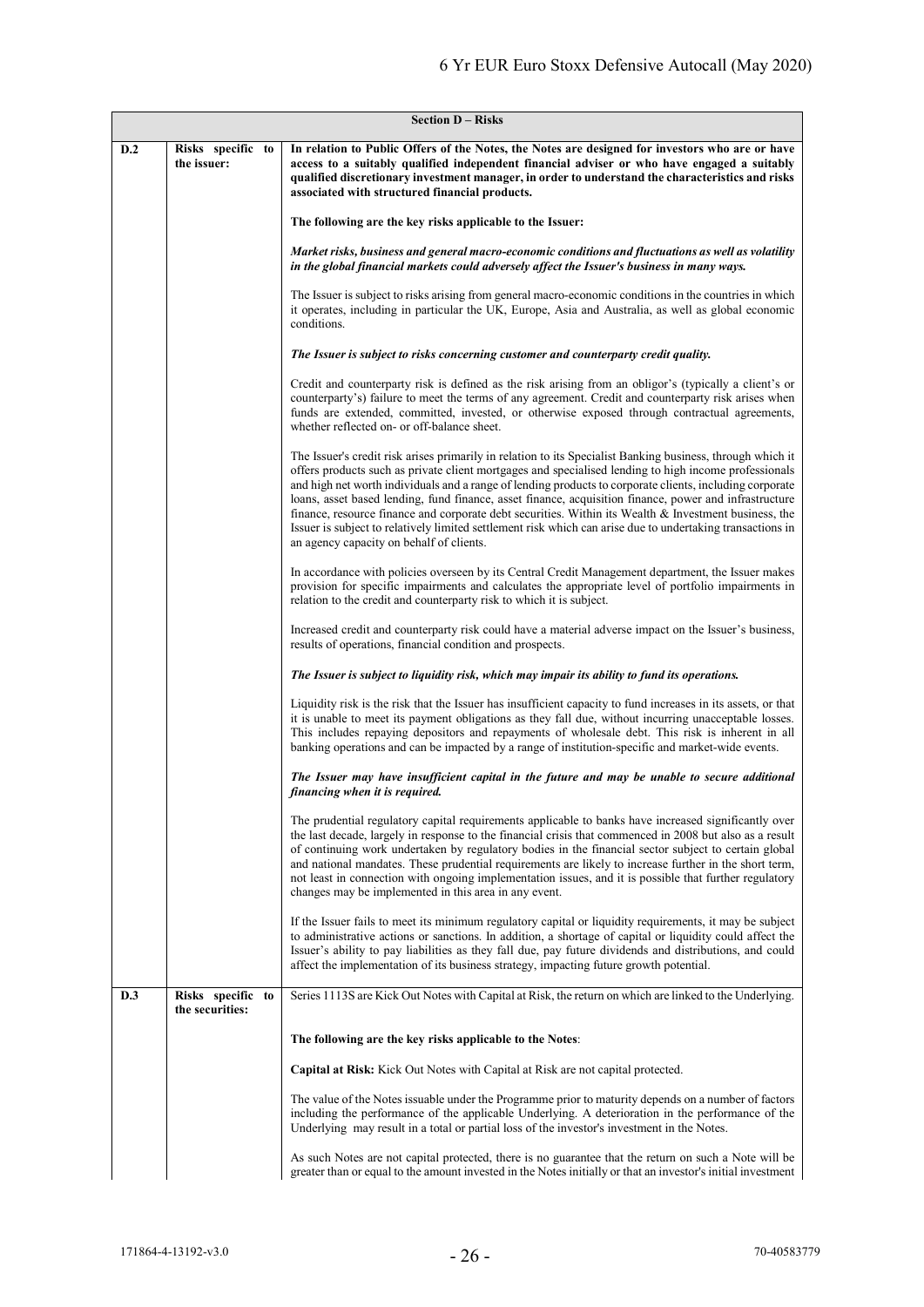will be returned. As a result of the performance of the relevant Underlying, an investor may lose all of their initial investment.

Unlike an investor investing in a savings account or similar investment, where an investor may typically expect to receive a low return but suffer little or no loss of their initial investment, an investor investing in Notes which are not capital protected may expect to potentially receive a higher return but may also expect to potentially suffer a total or partial loss of their initial investment.

**Return linked to performance of the relevant Underlying**: The return on the Notes is calculated by reference to the performance of the Underlying. Poor performance of the relevant Underlying could result in investors, at best, forgoing returns that could have been made had they invested in a different product or, at worst, losing some or all of their initial investment.

**Downside risk**: Since the Notes are not capital protected or only a portion of the capital may be protected, if at maturity the level of the Underlying is less than a specified level, investors may lose their right to return of all their principal or all of the portion of the principal that is not protected at maturity and may suffer a reduction of their capital in proportion (or a proportion multiplied by a leverage factor) with the decline of the Underlying, in which case investors would be fully exposed (or, in the case of a Note where only a portion of the capital is protected, the portion of capital not protected would be fully exposed) to any downside of the Underlying during such specified period.

**Tax**: Noteholders will be liable for and/or subject to any taxes, including withholding tax, payable in respect of the Notes.

#### **Key risks specific to Secured Notes**

**Security may not be sufficient to meet all payments**: Any net proceeds realised upon enforcement of any security granted by the Issuer over a pool of collateral ("**Collateral Pool**") will be applied in or towards satisfaction of the claims of, among others, the security trustee and any appointee and/or receiver appointed by the trustee in respect of the Secured Notes before the claims of the holders of the relevant Secured Notes. Since the net enforcement proceeds may not be sufficient to meet all payments in respect of the Secured Notes, investors may suffer a loss on their investment.

**Collateral Pool may secure more than one series of secured Notes**: A Collateral Pool may secure the Issuer's obligations with respect to more than one series of Secured Notes and an event of default under the Notes with respect to any one series of Secured Notes secured by such Collateral Pool may trigger the early redemption of all other series that are secured by the same Collateral Pool in order for the security over the entire Collateral Pool to be enforced. Such cross-default may, among other things, result in losses being incurred by holders of the Secured Notes which would not otherwise have arisen.

#### **Key risks specific to Credit Linked Notes**

**Credit Linkage:** The Notes are linked to the credit of the Reference Entity. If the Reference Entity becomes subject to a CDS Event then the redemption price which would otherwise be payable in respect of the Credit Linked Portion of the Note will be reduced in accordance with the Recovery Rate determined in respect of the Reference Entity. If the Reference Entity becomes subject to a CDS Event, there is a risk that an investor's return on the Credit Linked Portion of the Note may be reduced and may be zero.

**Specific Recovery Rate in Single Name CLNs – ISDA Credit Linkage:** The redemption price payable on the Notes of the Notes following the occurrence of a CDS Event in respect of a Reference Entity will be determined by reference to the market value of specific reference obligation(s) of the Reference Entity ("**Recovery Rate**"). There is a risk that the return payable to an investor in a Credit Linked Notes may be different from the return that investors would have received had they been holding that debt instrument or another debt instrument issued by the specified Reference Entity.